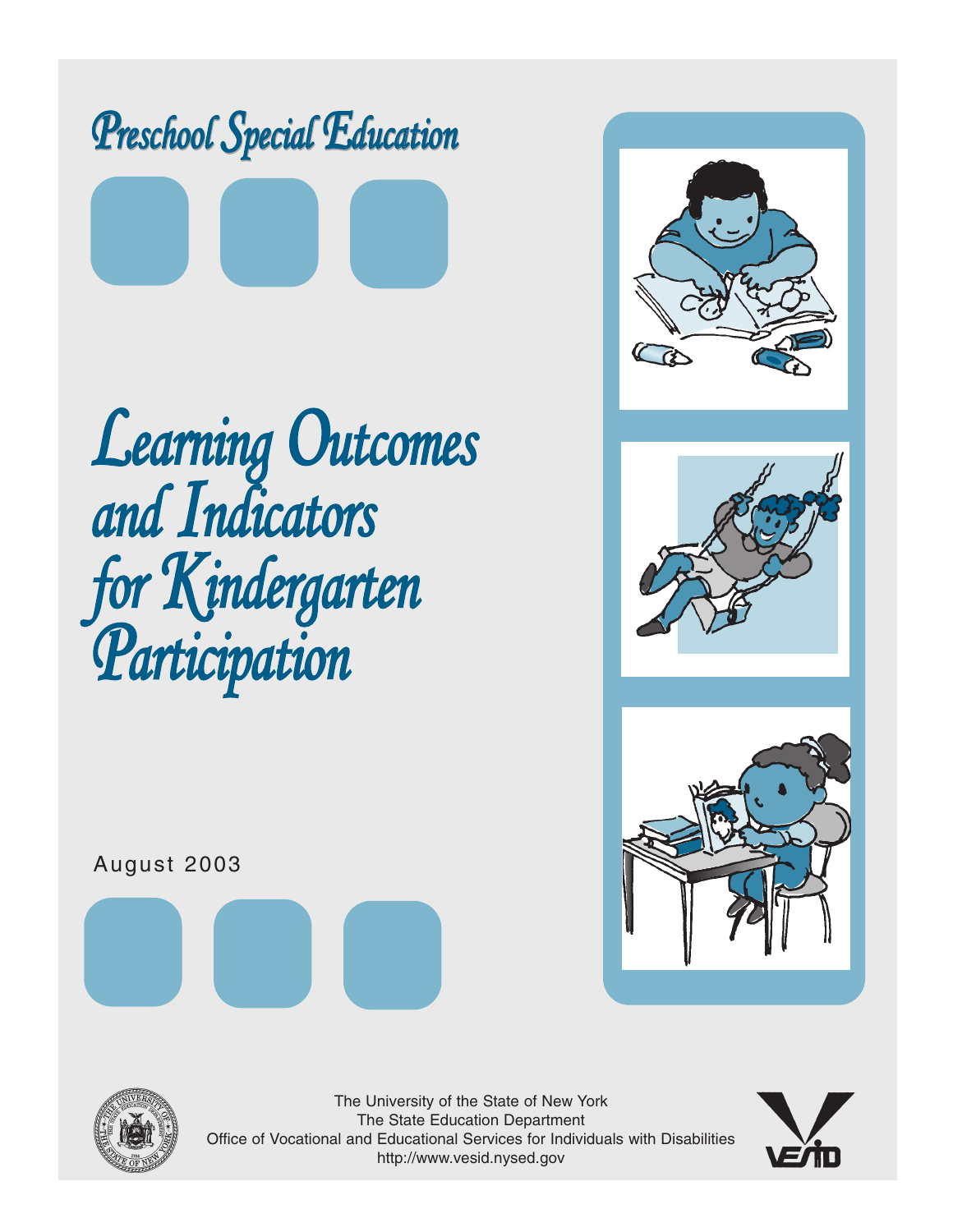### **THE UNIVERSITY OF THE STATE OF NEW YORK**

### **Regents of The University**

| Staten Island |
|---------------|
|               |
| Peru          |
|               |
|               |
| New York      |
|               |
|               |
| Hartsdale     |
|               |
| <b>Bronx</b>  |
| New York      |
|               |
|               |

**President of The University and Commissioner of Education**  RICHARD P. MILLS

### **Chief Operating Officer**

RICHARD H. CATE

**Deputy Commissioner for Vocational and Educational Services for Individuals with Disabilities**  LAWRENCE C. GLOECKLER

**Coordinator, Policy, Partnerships and Planning**  DOUGLASS BAILEY

### **Manager, Research, Partnerships and Planning**  RITA D. LEVAY

The State Education Department does not discriminate on the basis of age, color, religion, creed, disability, marital status, veteran status, national origin, race, gender, genetic predisposition or carrier status, or sexual orientation in its educational programs, services and activities. Portions of this publication can be made available in a variety of formats, including braille, large print or audio tape, upon request. Inquiries concerning this policy of nondiscrimination should be directed to the Department's Office for Diversity, Ethics, and Access, Room 530, Education Building, Albany, NY 12234. **Requests for additional copies of this publication may be made by contacting VESID-Special Education Policy Unit, Publications, Room 1624 OCP, Albany, NY 12234.**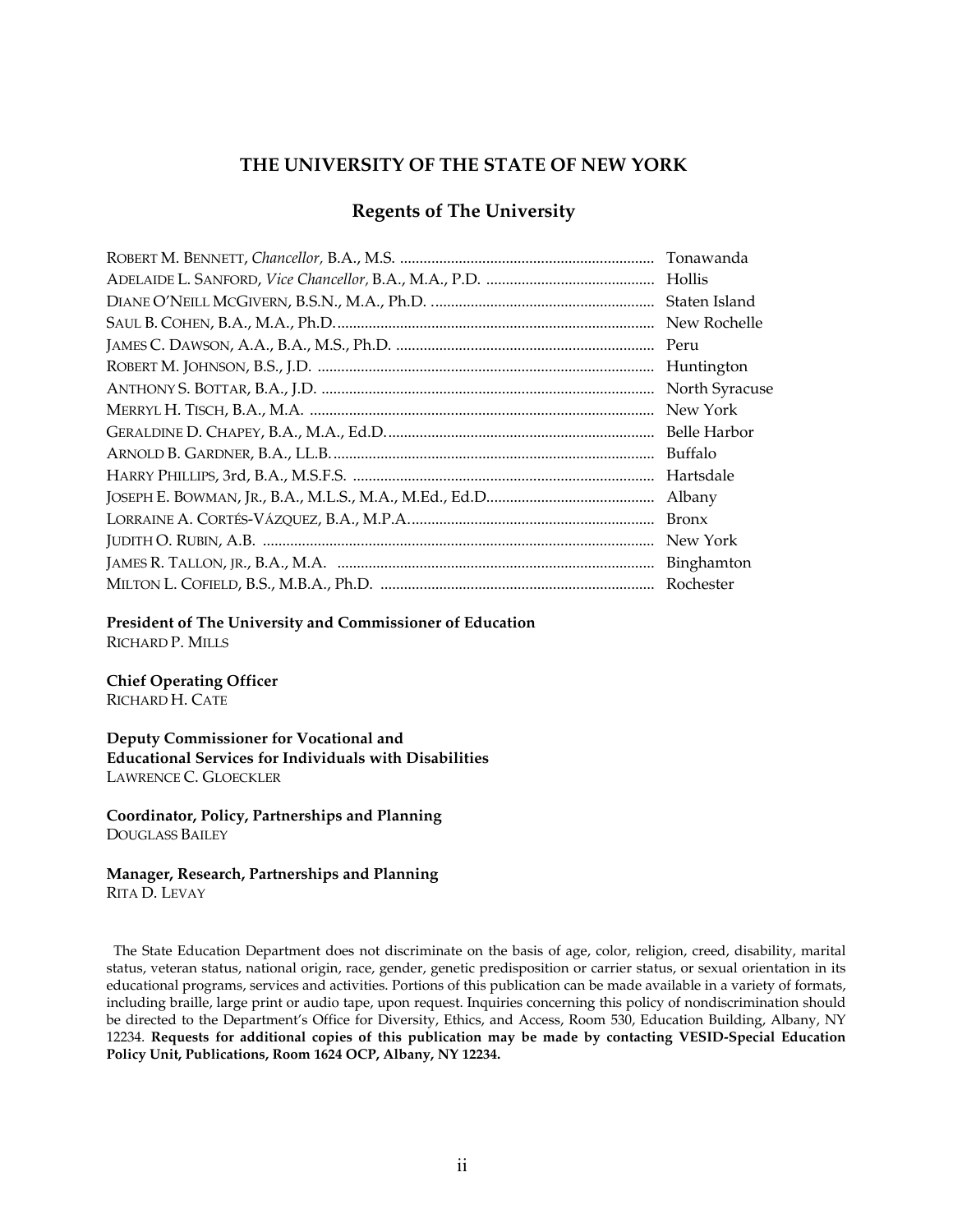August 2003

Dear Parents and Preschool Personnel:

The early years of a child's life are crucial to learning and skill development. It is essential that families and school personnel understand what preschool children need to know and achieve in preparation for kindergarten. *The Preschool Special Education Learning Outcomes and Indicators for Kindergarten Participation* was developed as a part of the Quality Indicator Study conducted by MAGI Educational Services for the State Education Department. It was designed to assist parents and educators to better understand the developmental process for young children.

This publication describes student performance indicators according to major areas of development, such as cognitive development and motor skills. These learning outcomes and indicators, based on the New York State learning standards, are designed to help guide the preschool curriculum, instruction (including the provision of supports and services) and on-going assessment of preschool students with disabilities. It is important that families and staff work together as partners to effectively assist preschool students with disabilities in achieving these learning outcomes.

In communities throughout New York State, families have demonstrated their commitment to being actively involved in the education of their preschool children and preschool educators have repeatedly proven their dedication to provide effective learning experiences for their young students. The State Education Department has initiated several activities to support the efforts of families and preschool staffs by developing early childhood guides, parent and preschool personnel training programs and other activities. The Department will continue to support such efforts to raise the knowledge, skills and opportunity of families and preschool personnel so that all children will come to school ready to learn.

If you have specific questions regarding the preschool learning outcomes and indicators, please direct your inquiries to the Research, Partnerships and Planning Unit at 518-486-7584. This publication is also available on the web at: http://www.vesid.nysed.gov/specialed/publications/home.html

Sincerely,

fammer C. Stande

Lawrence C. Gloeckler



The University of the State of New York • The State Education Department • Office of Vocational and Educational Services for Individuals with Disabilities (VESID)• Albany, NY 12234 • http://www.vesid.nysed.gov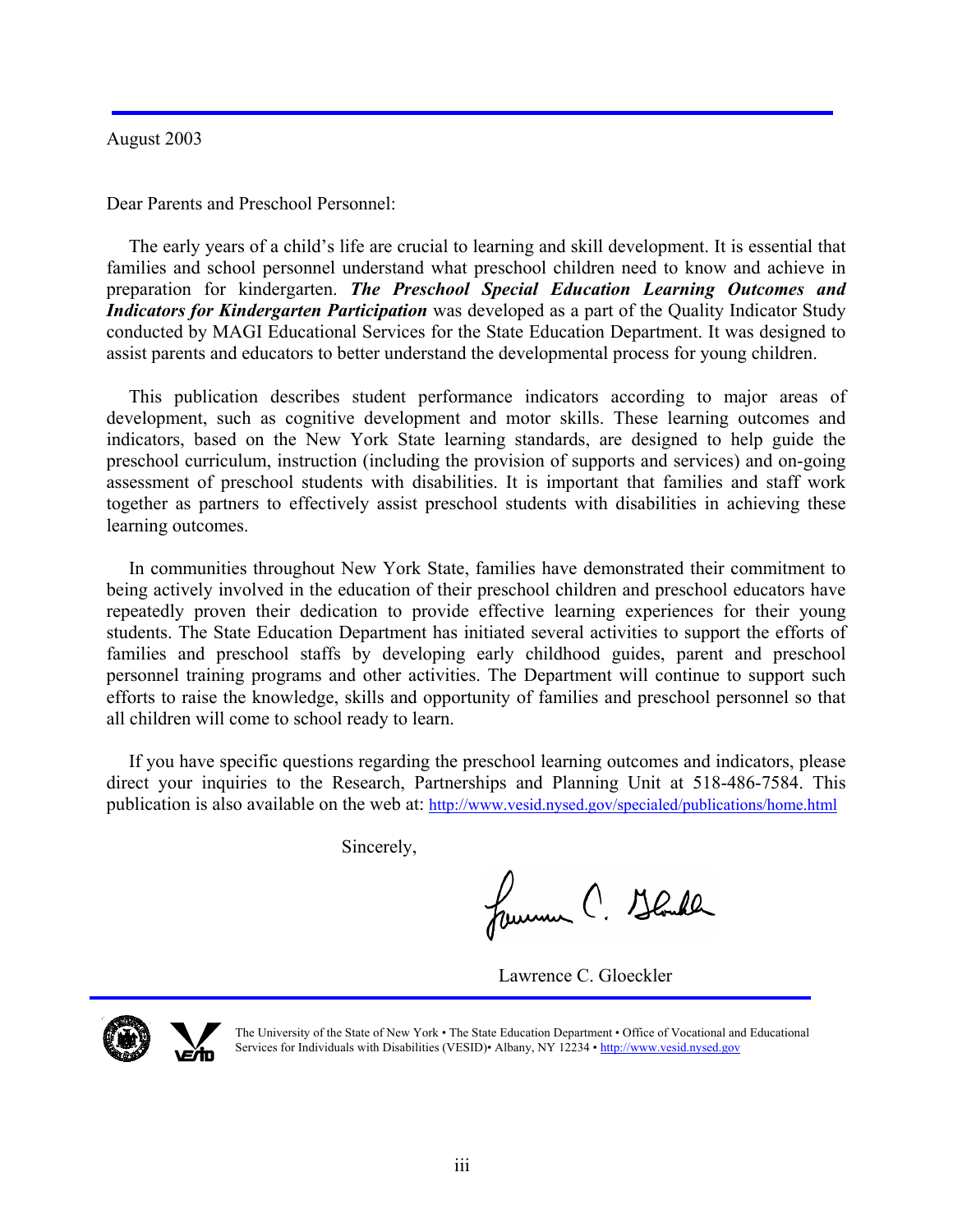### **ACKNOWLEDGEMENTS**

The *Preschool Special Education Learning Outcomes and Indicators for Kindergarten*  **Participation** was developed by MAGI Educational Services, Inc. for the New York State Education Department with assistance from a Project Advisory Committee.

### **Project Advisory Committee Members**

Nicholas Argyros Susan Basch-Johnson Marita Bromberg Mary Beth Bruder Susan Constantino Cynthia Conway Shelley deFosset Anthony Malone, M.D Thomas Neveldine Margaret Raustiala Marilyn Rubenstein Virginia Russock Patricia Snieska-Gilmore Barbara Schwartz

### **The following members of the MAGI research team developed this document:**

Nicholee Froese Tina Goodwin-Segal, Ph.D., PT Judy Grossman, Dr.P.H., OTR Thomas Kelsh, Ed.D. Mary Larkin Marilyn Musumeci, Ph.D. Tina Tierney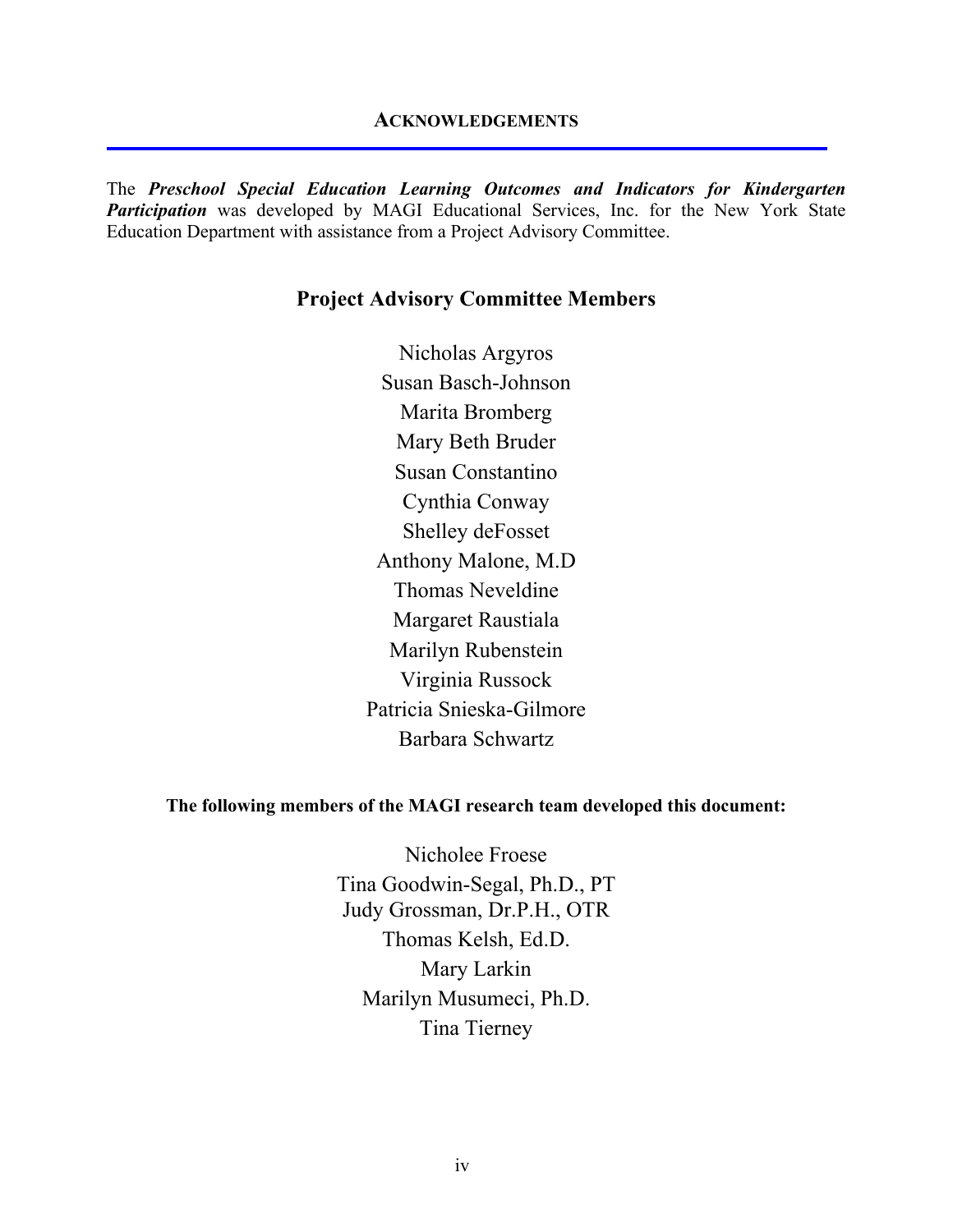# Preschool Special Education Learning Outcomes and Indicators For Kindergarten Participation

# **TABLE OF CONTENTS**

| 8  |
|----|
|    |
|    |
| 13 |
| 14 |
| 15 |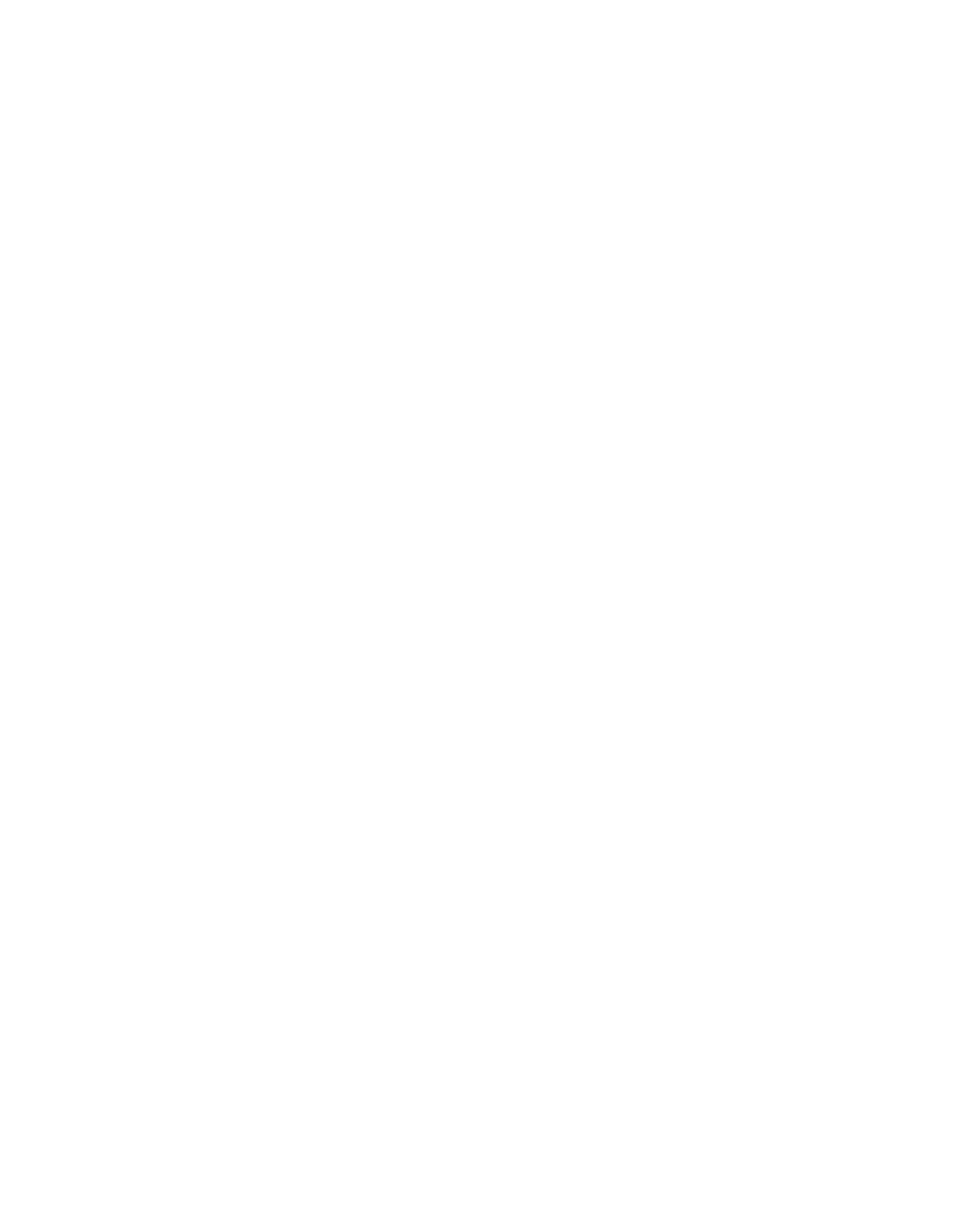Consistent with the Individuals with Disabilities Education Act and Title I of the Elementary and Secondary Education Act, the New York State Education Department's goals require that special education students have greater access to the general education curriculum and meet higher learning standards. The Department has undertaken several reform efforts to raise the standards for student achievement. The special education reform efforts initiated by the Department have yielded some promising results but a wide gap continues to exist in State assessment results between the performance of students receiving special education services and their non-disabled peers. For example, on the Grade 4 English Language Arts examination for year 2001, 26 percent of students with disabilities scored at or above level 3 compared to 65 percent of general education students. Also in 2001, 39 percent of students with disabilities scored at or above level 3 on the Grade 4 Mathematics examination compared to 74 percent of general education students. Therefore, it is important to thoughtfully examine preschool learning outcomes and indicators to help preschool children attain critical developmental and school readiness knowledge and competencies. This will help prepare preschool students with disabilities to meet the elementary learning standards expected of all students.

*The Preschool Special Education Learning Outcomes and Indicators for Kindergarten Participation* identifies performance indicators for preschool students with disabilities that are based on the learning standards, as well as on developmentally appropriate skills required of all preschool students. The indicators describe targets for all preschool students to know and be able to do when they enter kindergarten. Student achievement begins with good instruction. Teachers will need to develop and implement activities based on a task analysis of the indicators, and the goals and objectives of each student's individualized education program (IEP). Necessary supports and services will also need to be provided in accordance with the child's individual needs.

This document is the product of 18 months of research involving review and analysis of the most current information available and concurrent validation from more than 30 national, state and local reviewers including early childhood special education representatives from other state education departments and kindergarten teachers from school districts within New York State.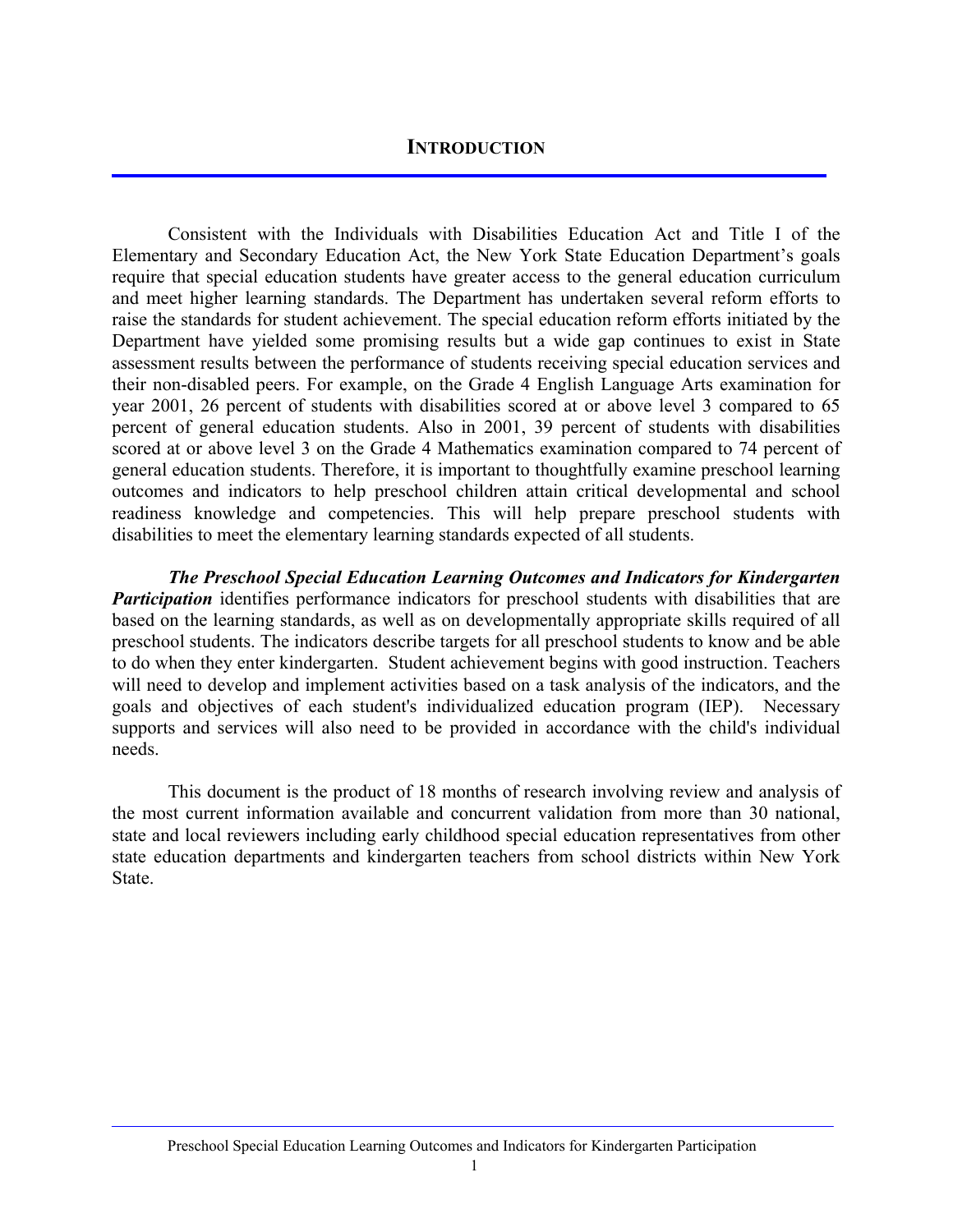# **DEFINING LEARNING OUTCOMES AND INDICATORS**

*The Preschool Special Education Learning Outcomes and Indicators for Kindergarten Participation* was compiled for preschool administrators, teachers, parents and those interested in this important field. This document provides a comprehensive, yet reader-friendly, presentation of performance indicators to use in their work to help preschool special education students meet the learning standards. The indicators focus on student attainment of critical developmental and school readiness knowledge and competencies. Six broad domains are highlighted, including the outcomes in each area that research has shown to be associated with what preschool children with disabilities need to know and be able to do to successfully transition to kindergarten and general education programs. The domains are superimposed on child development. In actuality, children are learning and maturing across the domains throughout their growth and development. Therefore, it is important to keep in mind that many of the learning outcomes and indicators are overlapping and intertwined and are not easily isolated as might be implied by a framework such as the one provided here.

### **Major Indicator Domains**

The performance indicators for preschool children with disabilities receiving special education programs and services will assist preschool educators and parents/families to prepare these students for entry into kindergarten or school-age education programs. The indicators have been grouped into six major domains  $(\hat{\mathbf{F}})$ 

- à Personal Health and Safety Skills
- à Social and Emotional Development
- à Language Development and Communication Skills
- à Cognitive Development/Intellectual Abilities
- à Approaches to Learning
- à Motor Development

Each domain includes "learning outcomes "  $(*),$  that is, functioning levels characteristic of the extensive knowledge and skills required in that domain, as well as the "indicators" of student performance at that level  $(\mathcal{H})$ , that is, the ways a child can demonstrate that learning outcome in the classroom, the community, or the home. The relationship of these three key features of this product—domains, learning outcomes, and indicators—is pictured in **Figure 1**.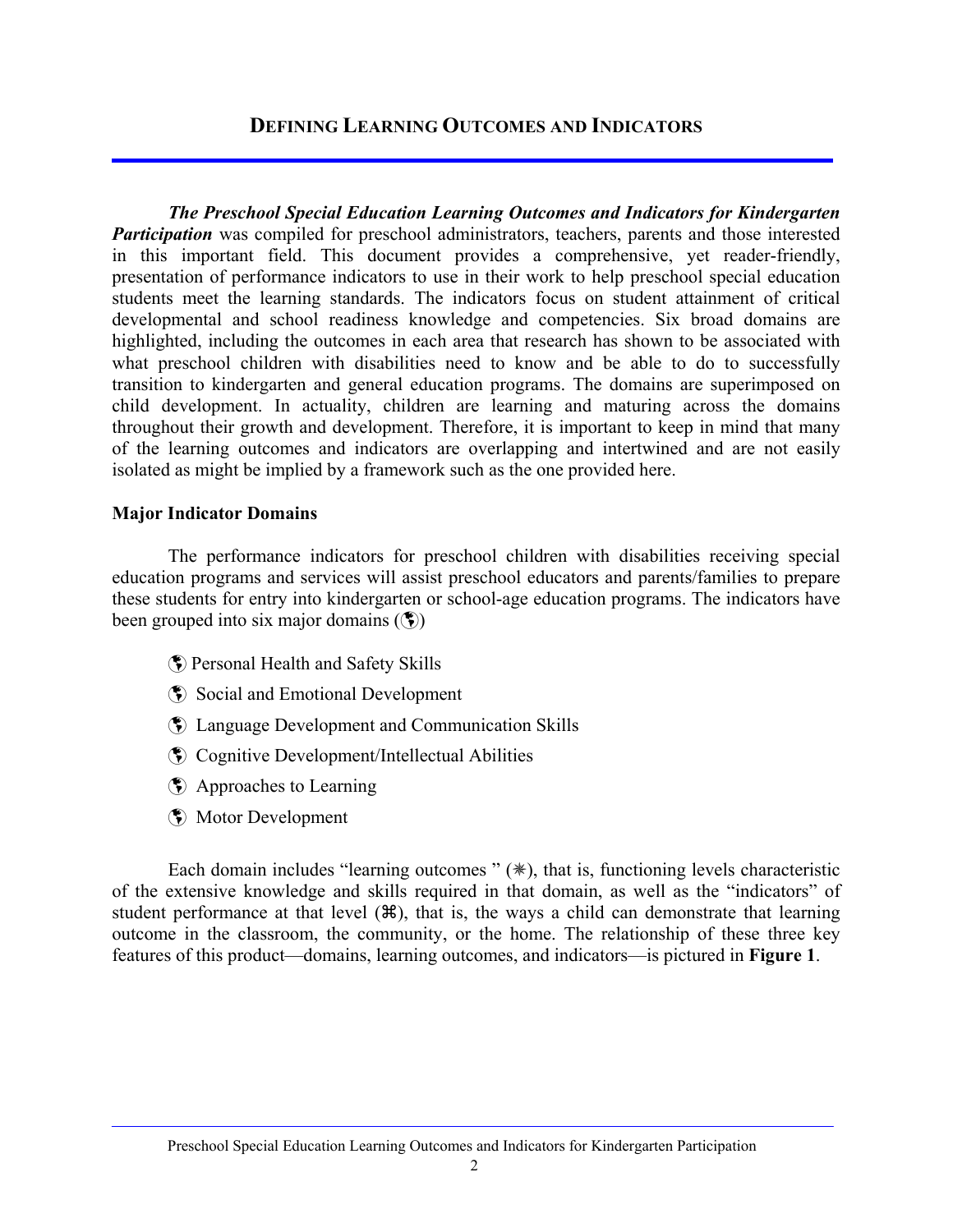### **Figure 1 Relationship Among Key Elements of Learning Outcomes and Indicators**

| (*) PERSONAL HEALTH AND SAFETY SKILLS                                                                                                 |  |
|---------------------------------------------------------------------------------------------------------------------------------------|--|
| * PERSONAL HEALTH SKILLS:<br>Children have the skills necessary to maintain personal health.                                          |  |
| He Demonstrates ability to care for self in hygiene and personal health activities (e.g., washing hands, blowing nose, toothbrushing) |  |
| He Demonstrates ability to manage personal belongings (e.g., puts jacket/hat away, puts completed papers in designated place)         |  |
| <sup>34</sup> Demonstrates ability to feed self (e.g., uses utensils for eating, uses cup for drinking)                               |  |
| H Demonstrates ability to dress self and fasten clothing closures (i.e., buttons, zippers, buckles)                                   |  |
|                                                                                                                                       |  |
| * SAFETY AND SELF-PROTECTION:                                                                                                         |  |
| Children have the ability to begin to assume responsibility<br>for their own safety within their environment.                         |  |
|                                                                                                                                       |  |
| * INTERACTIONS WITH ADULTS:                                                                                                           |  |
| Children have the ability to seek help from and respond appropriately to adults.                                                      |  |

**Key**  à **= Domain** 8 **= Learning Outcome** a **= Indicator**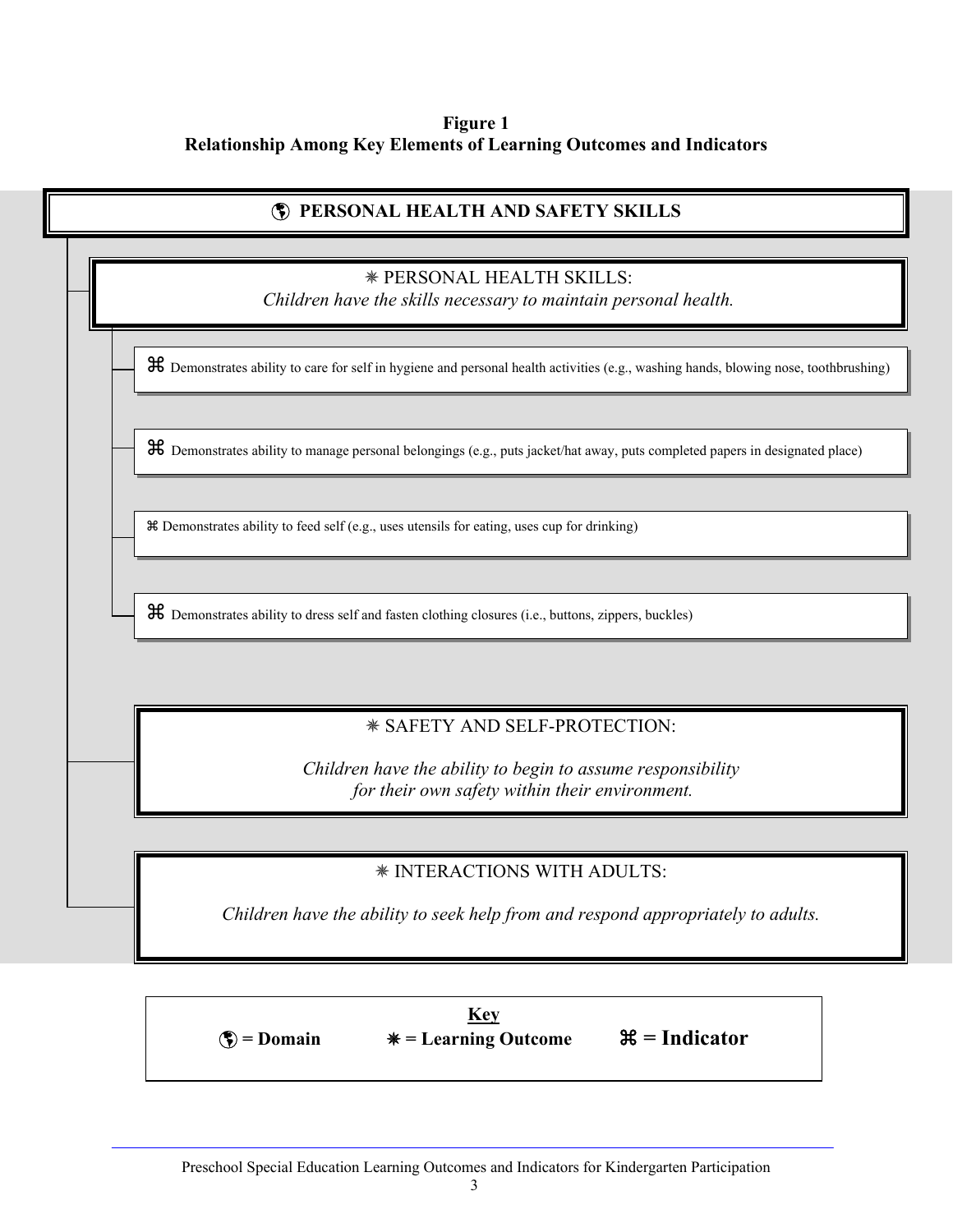This document is an excellent companion to *Essential Elements of Reading* and *Early Literacy Guidance (Kindergarten - Grade 3)*<sup>∗</sup> . A major purpose of developing *Preschool Special Education Learning Outcomes and Indicators for Kindergarten Participation* is to promote standards-based education in approved special education preschool programs. The use of the indicators in the implementation of the Individualized Education Program (IEP) will promote student achievement. The focus on the learning standards means that preschool education administrators, teachers, and parents/families can use the indicators as a *working* tool to:

- better understand what students need to know and be able to do upon leaving preschool education;
- identify areas of strength, weakness, and opportunity in the professional development of all staff to meet the needs of preschool special education students;
- begin taking action to improve *access to* and *knowledge of* instructional best practices;
- improve the alignment of curriculum and instruction with the learning standards;
- re-assess the progress toward standards-based instruction at regular intervals.

Administrators, teachers and parents can use this document in a variety of ways as discussed below.

### *Administrators may use the learning outcomes and indicators to:*

- $\checkmark$  define a shared vision of student learning among staff, parents and other stakeholders;
- 9 orient new staff/beginning teachers to increase their *knowledge of* and *expectations for*  student performance;
- $\checkmark$  provide ongoing executive/school board development. Two or three learning outcomes per meeting could be introduced with time for explanation, questions and discussion;
- $\checkmark$  provide professional development to increase the knowledge and skill levels of preschool special educators in designing and implementing learning activities aligned with the indicators;
- $\checkmark$  establish a process for ensuring that the outcomes and indicators are applied whenever program improvements are being considered;

 $\overline{a}$ 

 See footnote 1 on page 18 to obtain copies of these documents. ∗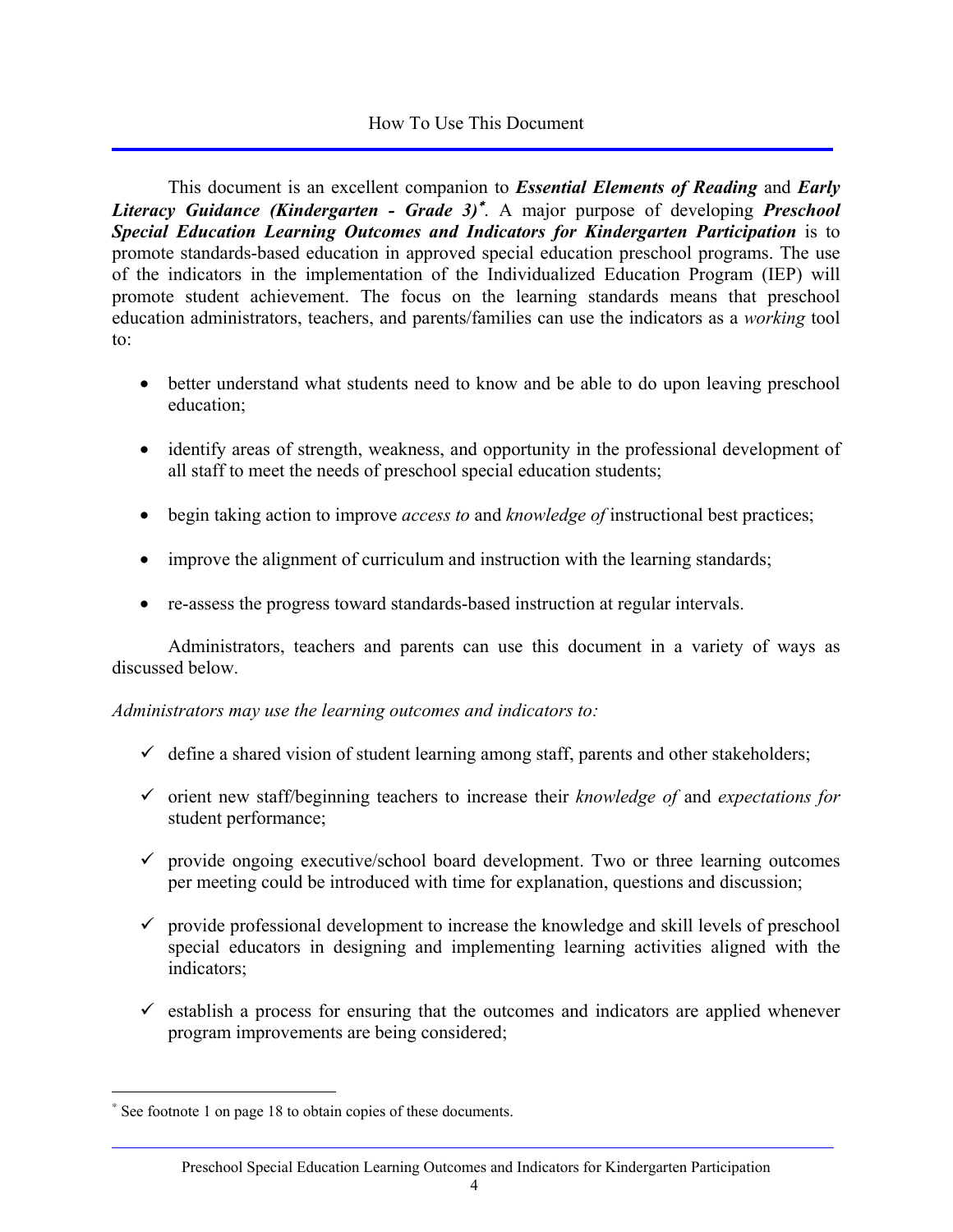- $\checkmark$  identify and implement best practices aligned with the outcomes and indicators;
- $\checkmark$  increase the awareness of related service personnel (e.g. physical therapy, occupational therapy, speech and language) to the student performance indicators so they can better align their delivery of services with classroom instruction;
- $\checkmark$  develop recommendations to executive/advisory boards or school boards for program improvement;
- $\checkmark$  create a common language and focus for transition planning with all partners;
- $\checkmark$  discuss the outcomes and indicators at parent meetings, sharing a few each month and encouraging questions and discussion.

### *Teachers may use the learning outcomes and indicators to:*

- $\checkmark$  continuously assess student skills and progress;
- $\checkmark$  set high expectations for student learning;
- $\checkmark$  focus the topics for a study group and gather recommendations for improvement based on the input of the group;
- $\checkmark$  determine the priority learning outcomes and indictors for the staff and create an action plan to implement the priorities;
- $\checkmark$  develop a curriculum for all students;
- $\checkmark$  design activities parents can do at home with their child.

*Parents may use the learning outcomes and indicators to*:

- $\checkmark$  support and help their children reach these outcomes and indicators;
- $\checkmark$  monitor their child's progress;
- $\checkmark$  set high expectations for student learning;
- $\checkmark$  have a common focus and language in communicating with the preschool staff.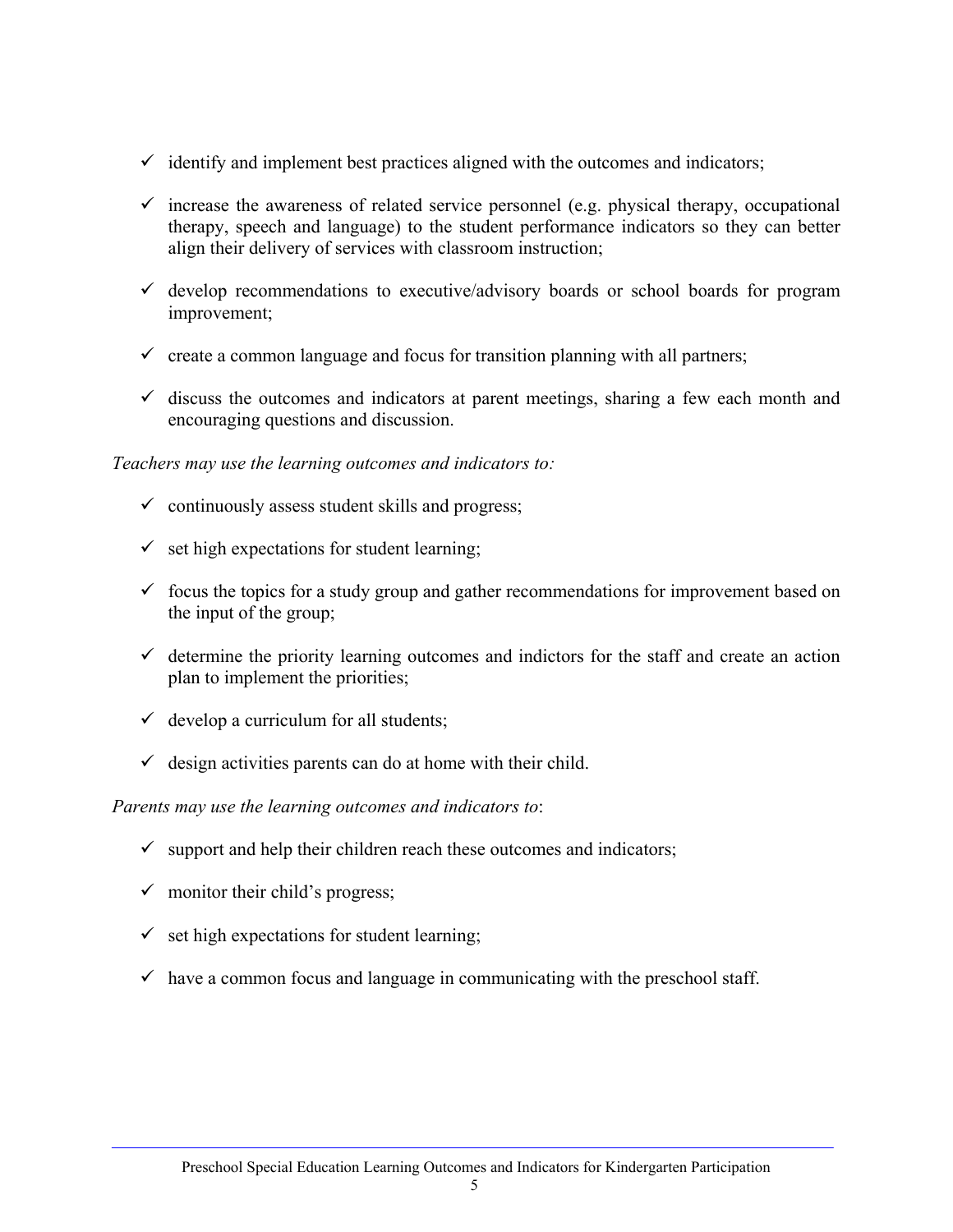### **PROVIDING NEEDED SUPPORTS AND SERVICES**

For some preschool children with disabilities, the attainment of the learning outcomes and indicators presented in this document may be limited without the thoughtful and individualized use of supports and services. An individual child's need for support and/or services is determined by his/her abilities and individualized goals. The child's strengths/needs identified on the IEP and the learning outcomes and indicators need to be linked with the necessary support services. In this way the child can be prepared to participate in kindergarten to the maximum extent possible and achieve to his/her best ability.

There are three general categories of supports and services that can be provided for students with disabilities:

- a) supplementary aids and services and/or program modifications or supports— These are aids, services and other supports to enable students with disabilities to be educated with nondisabled students (e.g., written materials in Braille, modification of curriculum, behavior management plan).
- b) specialized equipment or assistive technology devices and/or services— The equipment or device is any piece of equipment, whether acquired commercially, modified, or customized that is used to increase, maintain or improve the functional capabilities of a child with a disability (e.g., built-up grips, paper stabilizers, voice synthesizers). An assistive technology service helps a student use the equipment or device.
- c) supports for school personnel on behalf of the student— These are supports that help staff more effectively work with a student (e.g., information on a specific disability, training in American Sign Language, training in specific positive behavioral interventions). $<sup>1</sup>$ </sup>

In tailoring the individual supports and services for each child, the goal is to facilitate the child's progress toward his/her IEP goals and the learning outcomes and indicators. Providing supports and services allows students with disabilities to be prepared for general education instruction. In designing these supports and services it is important to create a challenging learning environment. In summary, supports and services are determined by the individual child's strengths and areas of instructional need; these supports and services are not provided based on labels or categories of disabilities.

 $\overline{a}$ 

<sup>1</sup> Adapted from NYS Education Department *Sample Individualized Education Program (IEP) and Guidance Document*, December, 2002.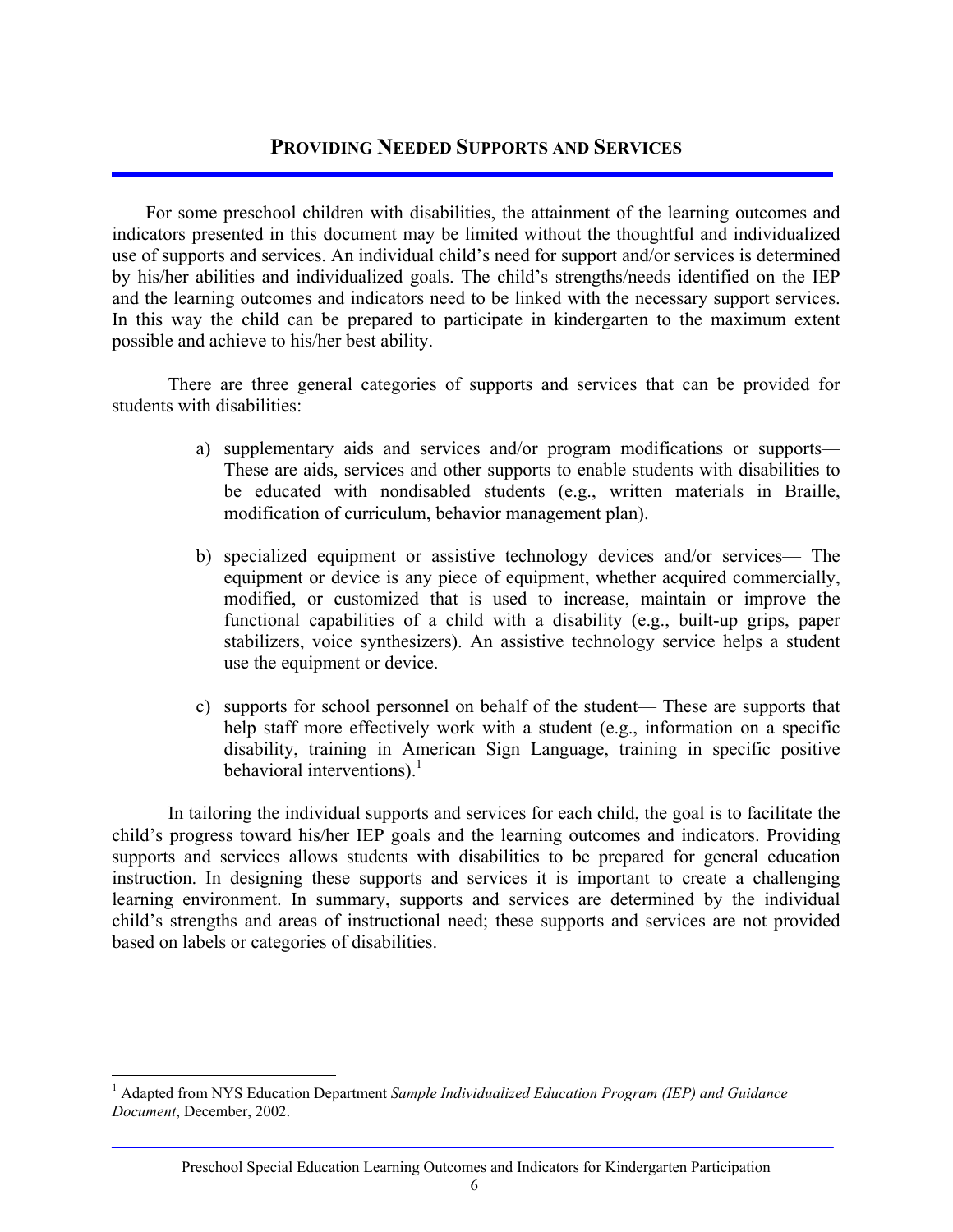# **PRESCHOOL SPECIAL EDUCATION LEARNING OUTCOMES AND INDICATORS FOR KINDERGARTEN PARTICIPATION**

## à **PERSONAL HEALTH AND SAFETY SKILLS**

*Included in this domain are the skills necessary to meet personal needs, social responsibility or participation in developmentally appropriate situations. Development in this domain relates to the child's ability to create and maintain a safe and healthy environment.* 

# **LEARNING OUTCOMES**

### 8 **PERSONAL HEALTH SKILLS:** *Children have the skills necessary to maintain personal health.*

- a Demonstrates ability to care for self in hygiene and personal care activities (e.g., washing hands, blowing nose, toothbrushing)
- a Demonstrates ability to manage personal belongings (e.g., puts jacket/hat away, puts completed work or papers in designated place)
- $\mathcal{H}$  Demonstrates ability to feed self (e.g., uses utensils for eating, uses cup for drinking).
- a Demonstrates ability to dress self and fasten clothing closures (e.g., buttons, zippers, buckles)

8 **SAFETY AND SELF-PROTECTION***: Children have the ability to begin to assume responsibility for their own safety within their environment.* 

- a Demonstrates caution within the environment and around potentially dangerous objects (e.g., careful around stairs, school parking lots, scissors, sharp pencils)
- $\mathcal H$  Demonstrates awareness and ability to follow basic health and safety routines (e.g., fire drill, caution around strangers, knows first and last name and where he/she lives for identification purposes)

8 **INTERACTIONS WITH ADULTS***: Children have the ability to seek help from and respond appropriately to adults.* 

- a Responds to and makes verbal or other greetings at appropriate times
- a Seeks help when appropriate
- a Responds to teacher direction or suggestion
- a Responds appropriately to adult approval/disapproval (e.g., holds an adult's hand when crossing the street)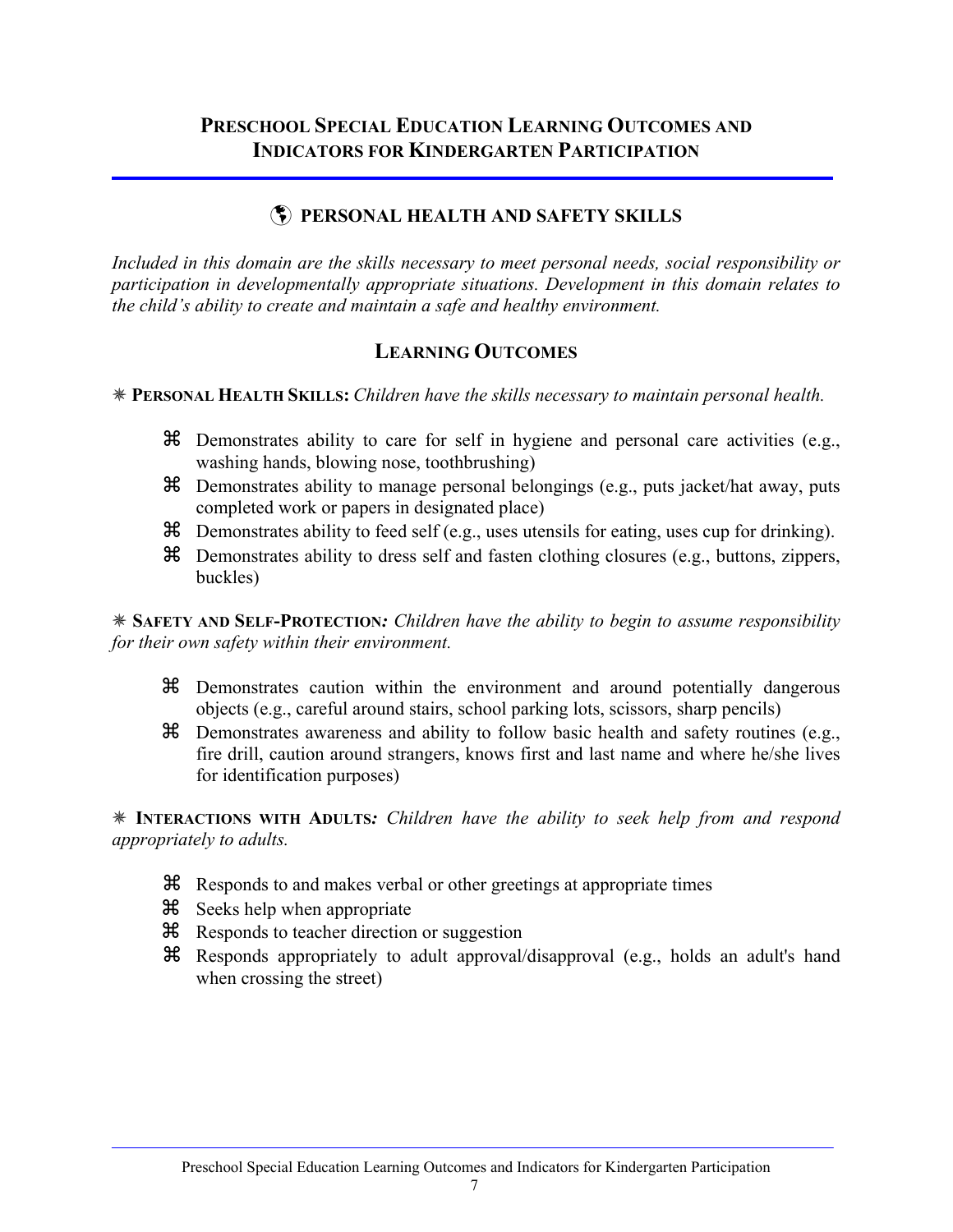### à **SOCIAL AND EMOTIONAL DEVELOPMENT**

*This domain includes the development of self-esteem and meaningful social interaction. Important components of this domain are the abilities to interact with adults and peers, express feelings and emotions, develop self-awareness and self-worth and demonstrate self- regulation and coping strategies.* 

# **LEARNING OUTCOMES**

8 **SELF-AWARENESS/SELF CONCEPT***: Children have a sense of personal identity and awareness of connectedness to others and they are able to recognize their abilities and value themselves.* 

- $\mathcal H$  Identifies self by specific abilities, characteristics and preferences (e.g., by gender, age, as part of a family (son, sister) or group (classmate, Joe's friend))
- a Demonstrates growing confidence by expressing satisfaction with accomplishments ("Look at what I did!") or ability to conduct a task ("I am good at  $\qquad$ .")
- a Accepts responsibility for age-appropriate tasks (e.g., putting toys away, hanging up coat)
- a Demonstrates ability to relay basic information about cultural background, disability, morals and values, home life and uniqueness as an individual

8 **SELF-REGULATION***: Children are able to exercise appropriate control in independent and group activities.* 

- a Selects and completes a self-directed activity
- a Follows familiar rules and routines
- a Demonstrates the ability to change from one task to another on request (e.g., "Put away the toy now and come listen to a story.")
- a Takes turns during activities with other children
- a Follows a direction when given in the context of a group
- a Able to sit calmly, listen and work with other children
- a Able to focus on group or independent task to completion

8 **COPING/PROBLEM-SOLVING***: Children are able to address challenges using appropriate social and coping skills.* 

- a Attempts to solve problems independently, however, seeks adult assistance when he/she encounters a challenging situation (e.g., can not zip coat, lost a toy, has a disagreement with a peer).
- $\mathcal H$  Tells another child when he/she is bothered by that child's behavior (e.g., "Stop pushing me."; " Do not use all the blue blocks.")
- a Demonstrates skills to persist or respond effectively to frustrating tasks, situations
- a Demonstrates the ability to relay basic self-advocacy information about needs that are imperative for academic and social success (e.g., "Please say it again. I did not hear you.")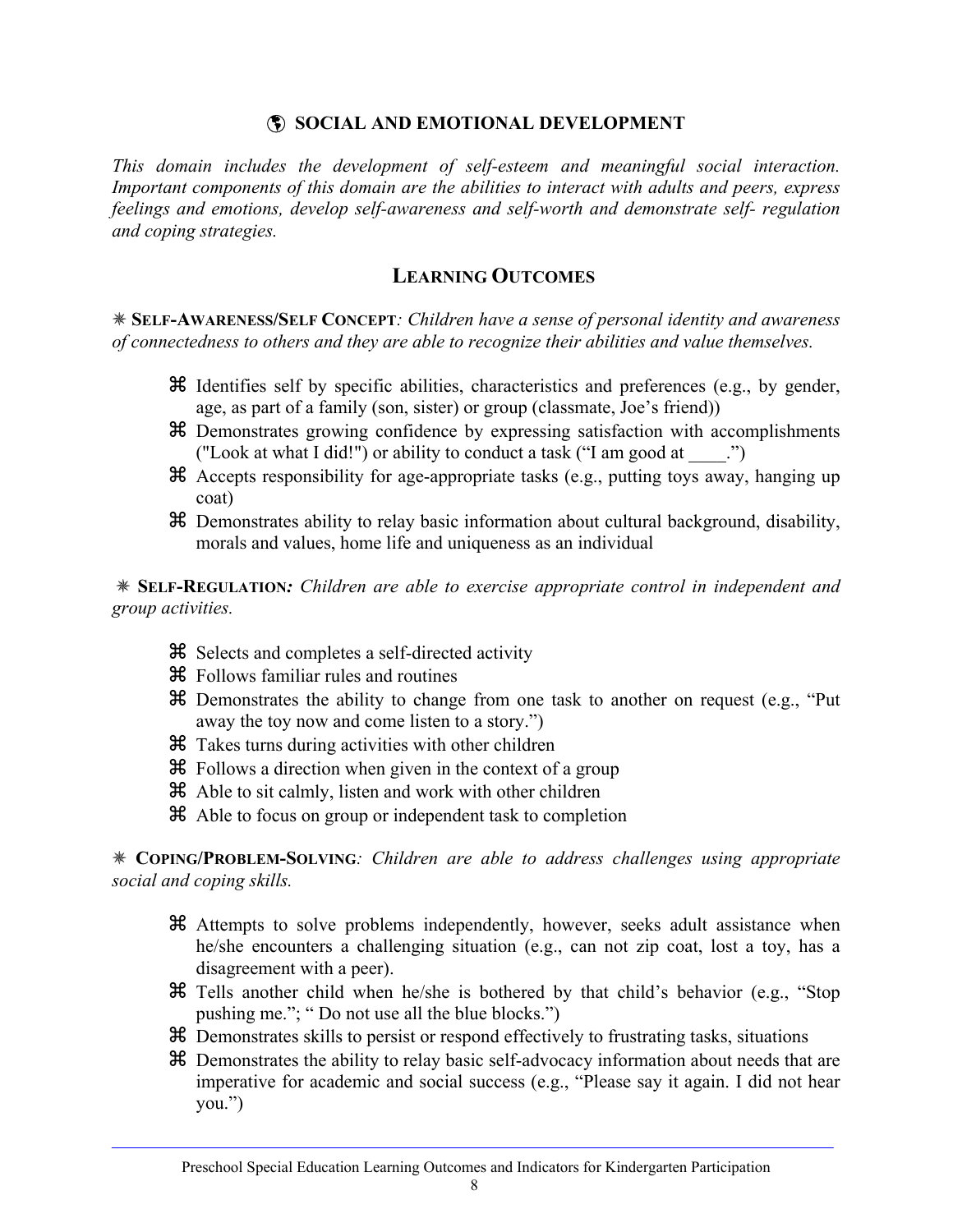### 8 **SOCIAL RELATIONSHIPS***: Children interact with adults and peers.*

- a Participates in conversations with familiar adults and peers (e.g., engaging in communication that involves several exchanges of thoughts or ideas)
- $\mathcal H$  Establishes relationships with peers (e.g., making the effort to sit by another child, holding hands with another child when going to library)
- $\mathcal{H}$  Engages in play with other children
- $\mathcal H$  Adapts to new situations and individuals
- a Cooperates in group activities and sharing materials with other children
- $\mathcal{H}$  Shows respect for other children and adults (e.g., taking turns, letting them finish a sentence/activity or asks to join them)
- a Ceases or changes activity when told "no" or presented with an alternative by teacher or peer
- a Demonstrates a strong sense of family and home

8 **EXPRESSION OF FEELINGS***: Children have a sense of their own feelings and an ability to express empathy for others.* 

- a Displays and describes an extensive array of feelings such as sad, happy, angry, or scared
- a Offers assistance to peer who appears to need help ("I'll help you with that.")
- $\mathcal B$  Demonstrates sensitivity to the feelings of others (e.g., recognizing a child may be hurt/sad when he/she is crying)

8 **PLAY/CREATIVE EXPRESSION**: *Children have the ability to engage in a variety of activities to express ideas and feelings and to explore their own creativity.* 

- a Participates in a variety of music activities, including singing, finger plays, games and performances
- a Uses different art media in a variety of ways for creative expression
- $\mathcal B$  Participates in dramatic play activities (e.g., role-playing characters, family members, teacher, engaging in symbolic/imaginative play)
- a Explores toys and learning materials in a variety of ways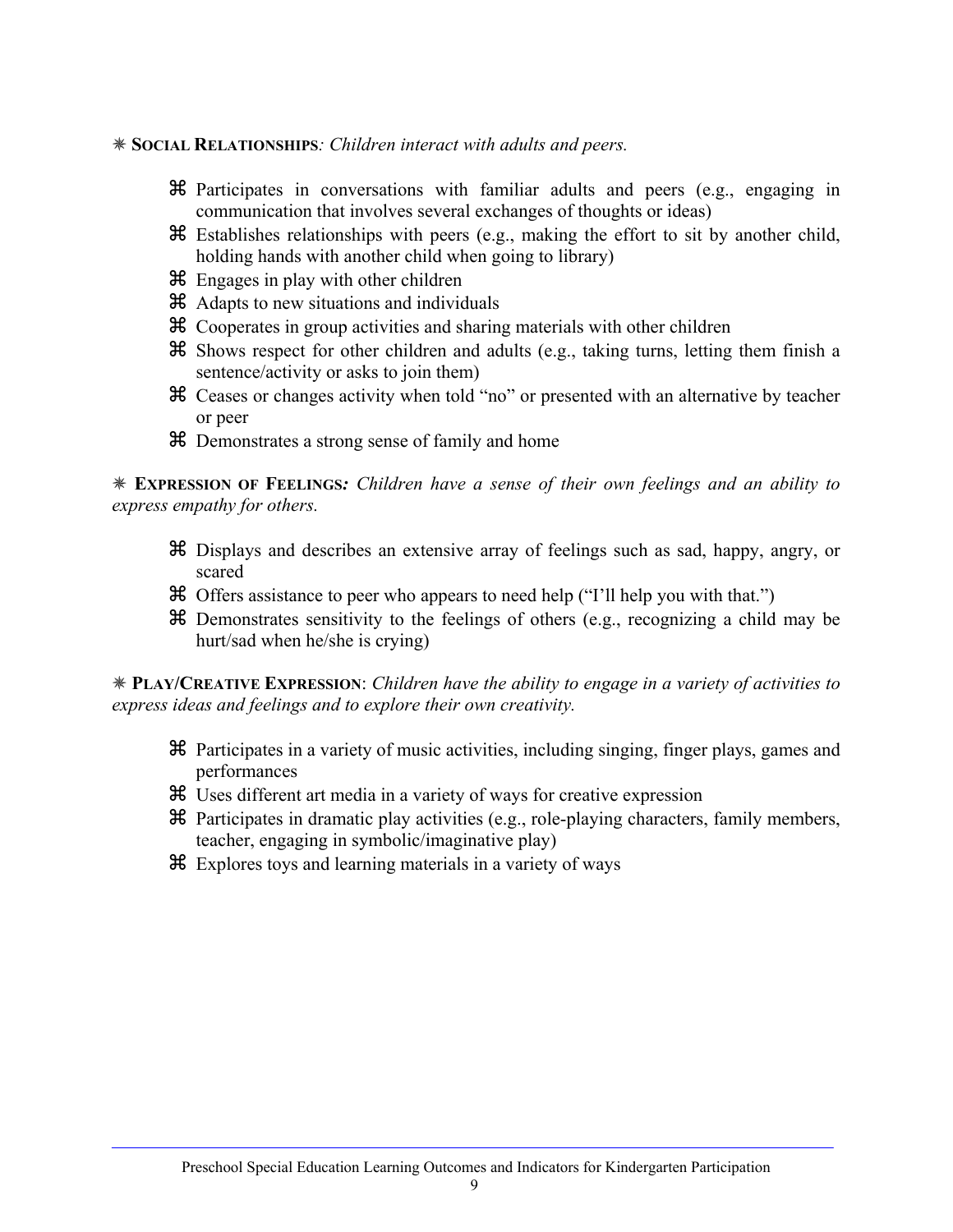### à**LANGUAGE DEVELOPMENT AND COMMUNICATION SKILLS**

*This domain encompasses the development of receptive language skills and the expression of information, thoughts and ideas.* 

### **LEARNING OUTCOMES**

8 **RECEPTIVE LANGUAGE**: *Children have the ability to understand and comprehend communication.* 

- a Demonstrates understanding of simple and multi-step directions (e.g., "Find the book and bring it to me. ", "Put the toys away and then get your coat.", "Get the ball and kick it to Joey.")
- a Understands conversations and stories (e.g., answering/asking questions about information communicated to them, or demonstrating through actions that they have an understanding)
- a Demonstrates understanding of location, size and temporal concepts (e.g., top/bottom, before/after, large/small)

8 **EXPRESSIVE LANGUAGE AND COMMUNICATION** *: Children have the ability to use language for expression and to communicate with others.* 

- a Uses a diverse and extensive vocabulary consisting of words that are a reflection of experiences and cultural background
- a Uses language to communicate information (e.g., ideas, experiences, opinions)
- $\mathcal H$  Uses speech or an expressive mode of communication (e.g., augmentative device) that is easily understood by others
- $\mathcal B$  Demonstrates ability to converse with peers and adults (e.g., engaging in an exchange of several thoughts or ideas, tells about a past event)
- a Uses simple, compound and complex sentences throughout conversational interchanges
- a Seeks information by asking questions: usage of "why," "what," "when," "where," "how," and "who"
- a Uses eye contact, gestures and facial expression appropriately when communicating with others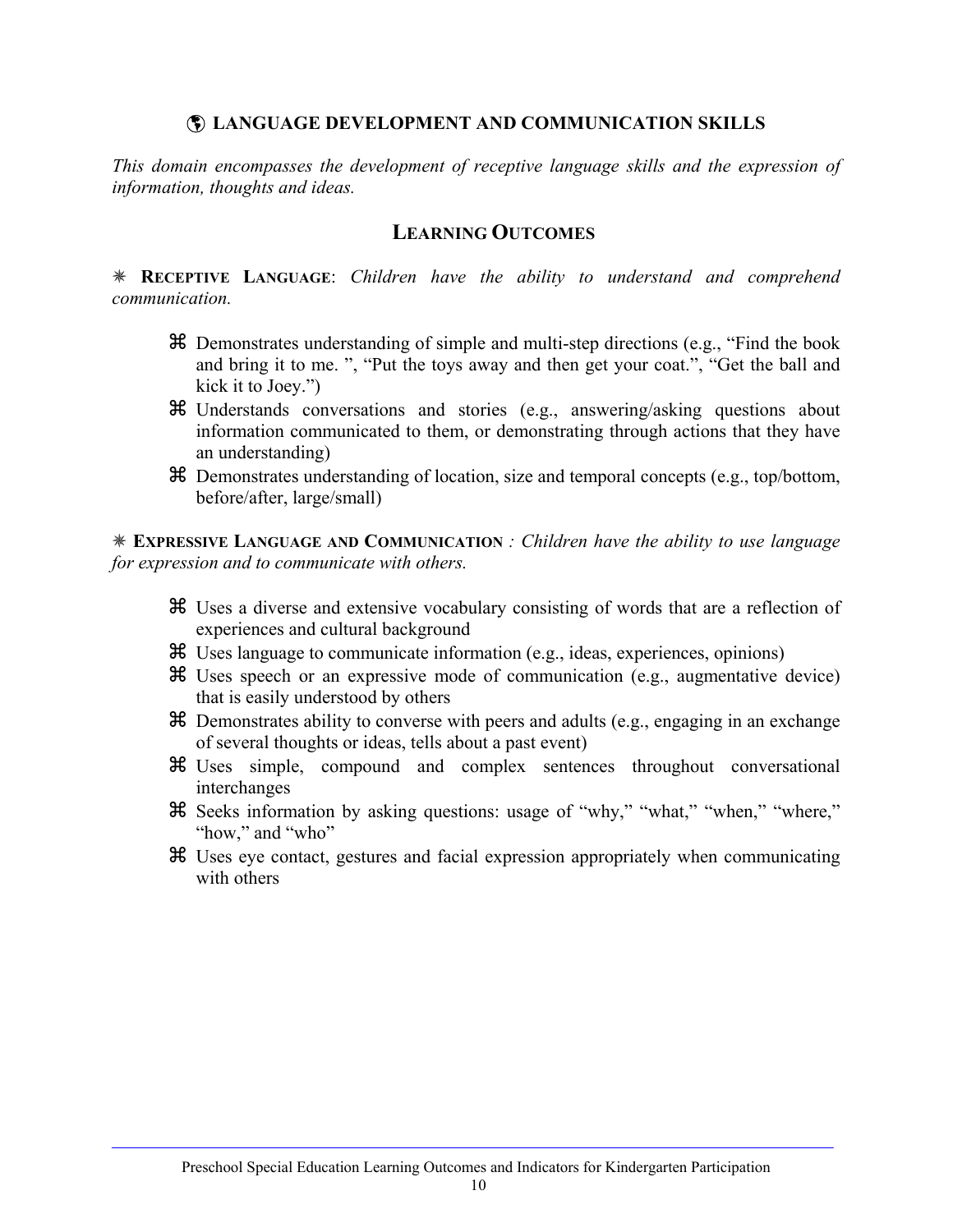# à **COGNITIVE DEVELOPMENT/ INTELLECTUAL ABILITIES**

*This domain encompasses the ability to demonstrate memory, reasoning and judgment, concept development and discrimination of objects, letters, and numbers. Included in this domain are various aspects of literacy, mathematical and scientific concept development.* 

# **LEARNING OUTCOMES**

8 **LITERACY CONCEPTS***<sup>2</sup> : Children have emerging literacy skills such as beginning letter recognition and phonological awareness, story comprehension and use of writing materials.* 

- a Demonstrates knowledge of introductory phonological awareness skills such as rhyming
- a Retells a simple story after listening to it
- $\mathcal B$  Comprehends basic plot and characters (e.g., recognizing that there is a beginning, middle and end to the story, describing how a character in a story feels, responding to events in the story)
- $\mathcal H$  Uses pictures to help understand /predict what will occur in the story
- a The child invents his/her own story
- a Shows an interest in a range of preschool-level texts such as alphabet books, stories, poems
- a Uses a writing utensil and pretends to write a note
- a Shows interest in sharing writing and drawing with others
- a Sequences a three-part picture story in proper order
- a Distinguishes between print and pictures and words to show awareness of printed words
- a Shows increasing awareness of print in the classroom, home and community settings (e.g., recognizes own name, signs and symbols for stop, exit, hospital)

8 **PRE-MATHEMATICAL CONCEPTS***: Children have knowledge of quantitative concepts, spatial relationships and sequencing. Children show interest and the ability to apply measuring, categorizing and sequencing in real-life situations.* 

- a Counts with one-to-one correspondence
- a Demonstrates understanding that numbers represent quantity (e.g., getting three pencils from the desk, putting one cup by each seat at the table)
- $\mathcal{H}$  Counts in sequence

 $\overline{a}$ 

a Associates concepts, quantities and written numerals in meaningful ways (e.g., identifying which group of objects has "more" and "less.")

<sup>2</sup> The New York State Education Department publication *Early Literacy Guidance Prekindergarten –Grade 3*  (2002) expands on this area of early literacy competencies. In addition, *Essential Elements of Reading* by the State Education Department helps teachers include elements in their instructional strategies that are the foundations of literacy. See the reference list for instructions to obtain a copy of this publication.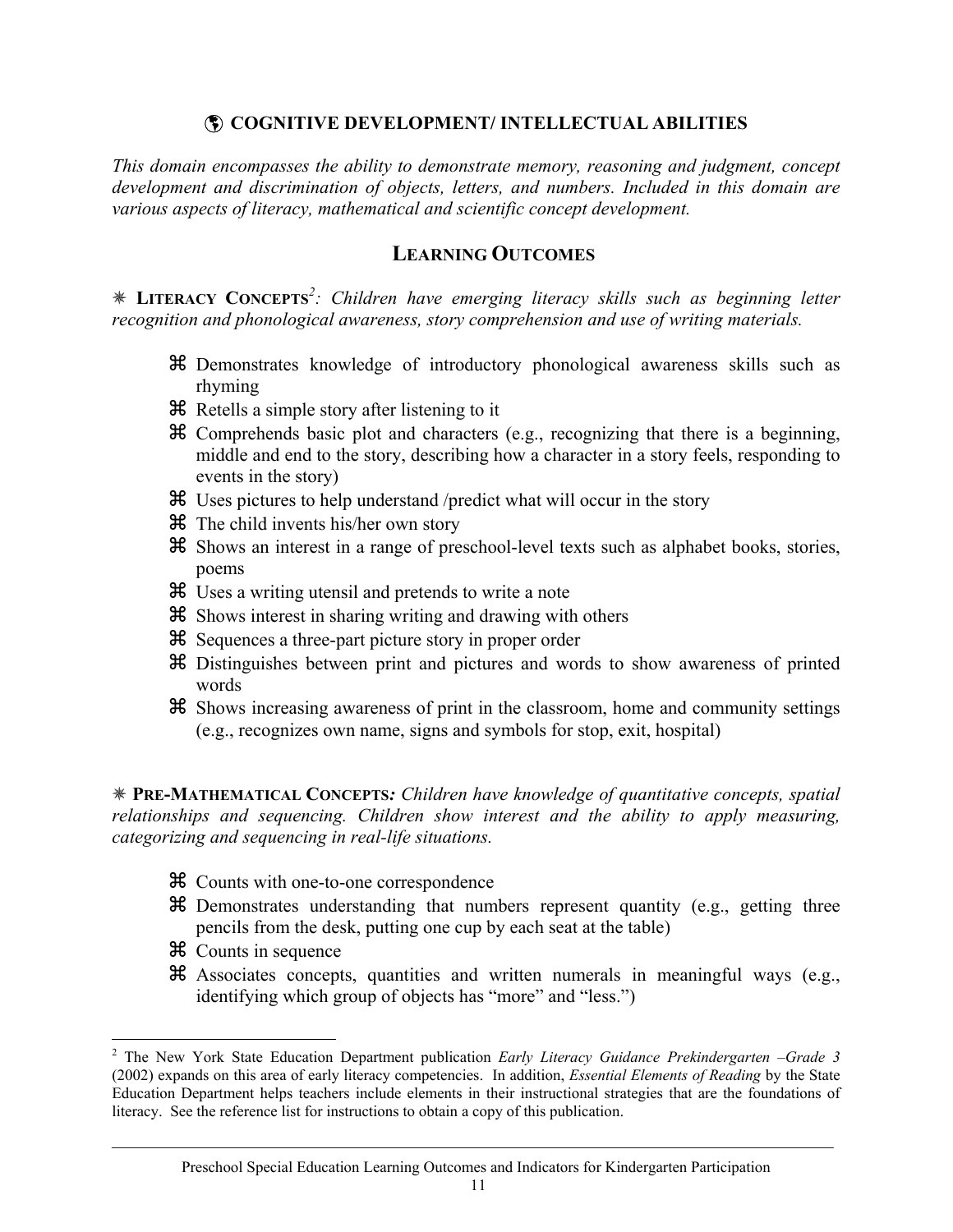- a Demonstrates an understanding of a sense of time (e.g., eat breakfast in morning, go to sleep at night)
- a Demonstrates the ability to recognize, describe, compare, and name common shapes and their attributes
- a Demonstrates the ability to match, sort, and put in a series, and regroup objects according to one or two attributes such as size, color, or shape

8 **PRE-SCIENTIFIC CONCEPTS:** *Children have knowledge of the process of examining natural phenomena and investigating properties of their environment. Children show an awareness of using gathered information to solve problems and gain understanding of real life events and experience.* 

- a Uses senses to observe and examine natural phenomena and observe processes of natural events
- a Demonstrates the ability to collect, describe, and record information through a variety of means
- a Makes predictions, explanations and generalizations based on past experiences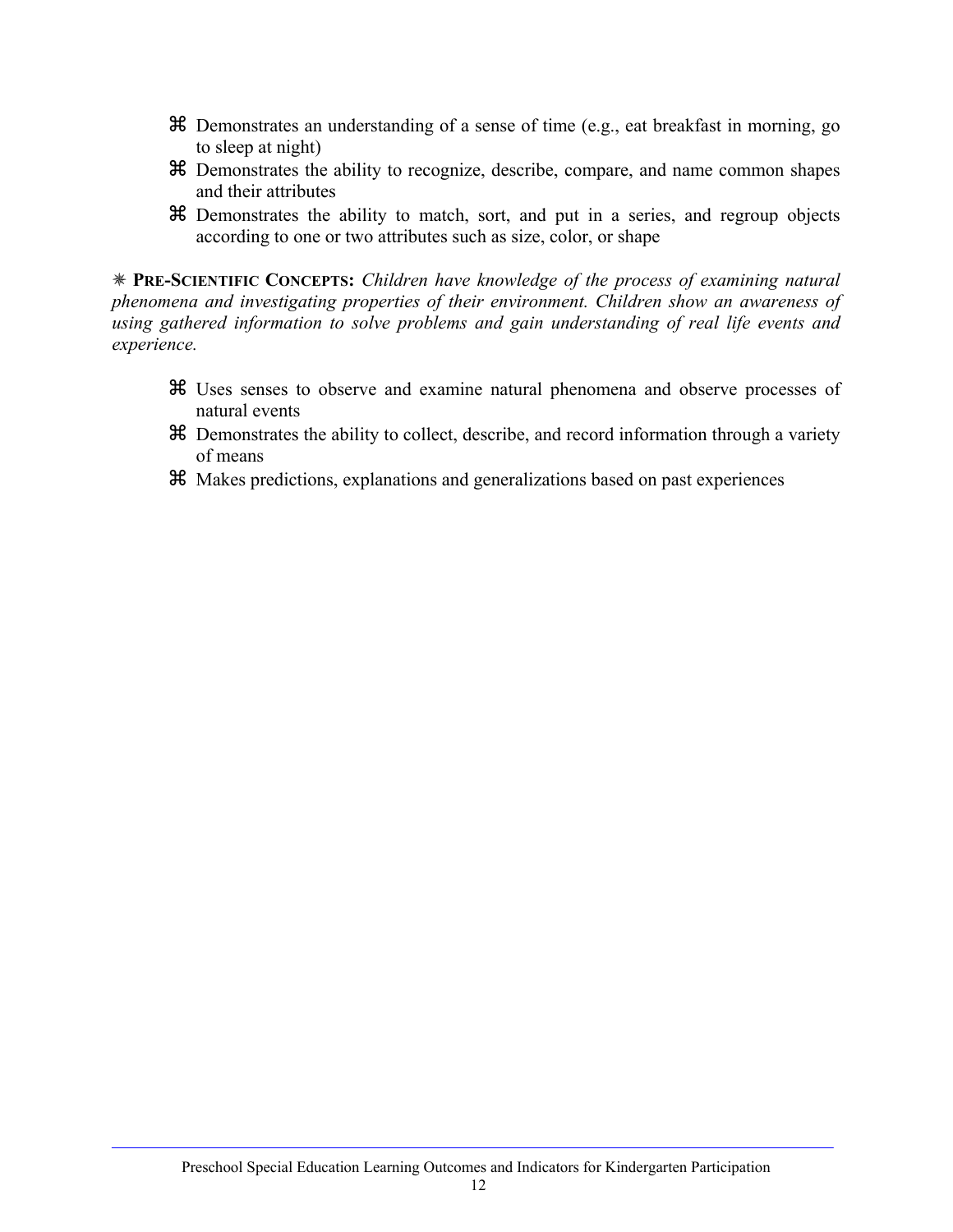# $\bigcirc$  APPROACHES TO LEARNING

*This domain encompasses children's development of curiosity and active engagement in their surroundings. Children demonstrate engagement and persistence with problem solving and reasoning.* 

### **LEARNING OUTCOMES**

8 **CURIOSITY AND CREATIVITY:** *Children have an innate motivation to master and control their environment. Children demonstrate an eagerness to know and initiative in pursuing the unknown.* 

- a Demonstrates curiosity on a topic (e.g., asking questions about new experiences, or about areas of interest)
- a Uses imagination and creativity to combine materials and/or equipment in new ways
- $\mathcal H$  Explores new classroom activities
- a Asks questions to extend his/her understanding

8 **PROBLEM SOLVING AND REASONING:** *Children have the ability to combine previous experiences to form new ideas. Children demonstrate the ability to develop and follow through on plans.* 

- a Transfers knowledge from a topic to help him/her understand new information in another area (e.g., growing a plant from a seed relates to plants and trees in the environment)
- $\mathcal B$  Develops the organizational skills necessary to accomplish complex tasks (e.g., trying different ways to use materials to create an art project, developing strategies to use tape, glue or other classroom materials for completing a project)
- a Persists with a variety of activities or projects to completion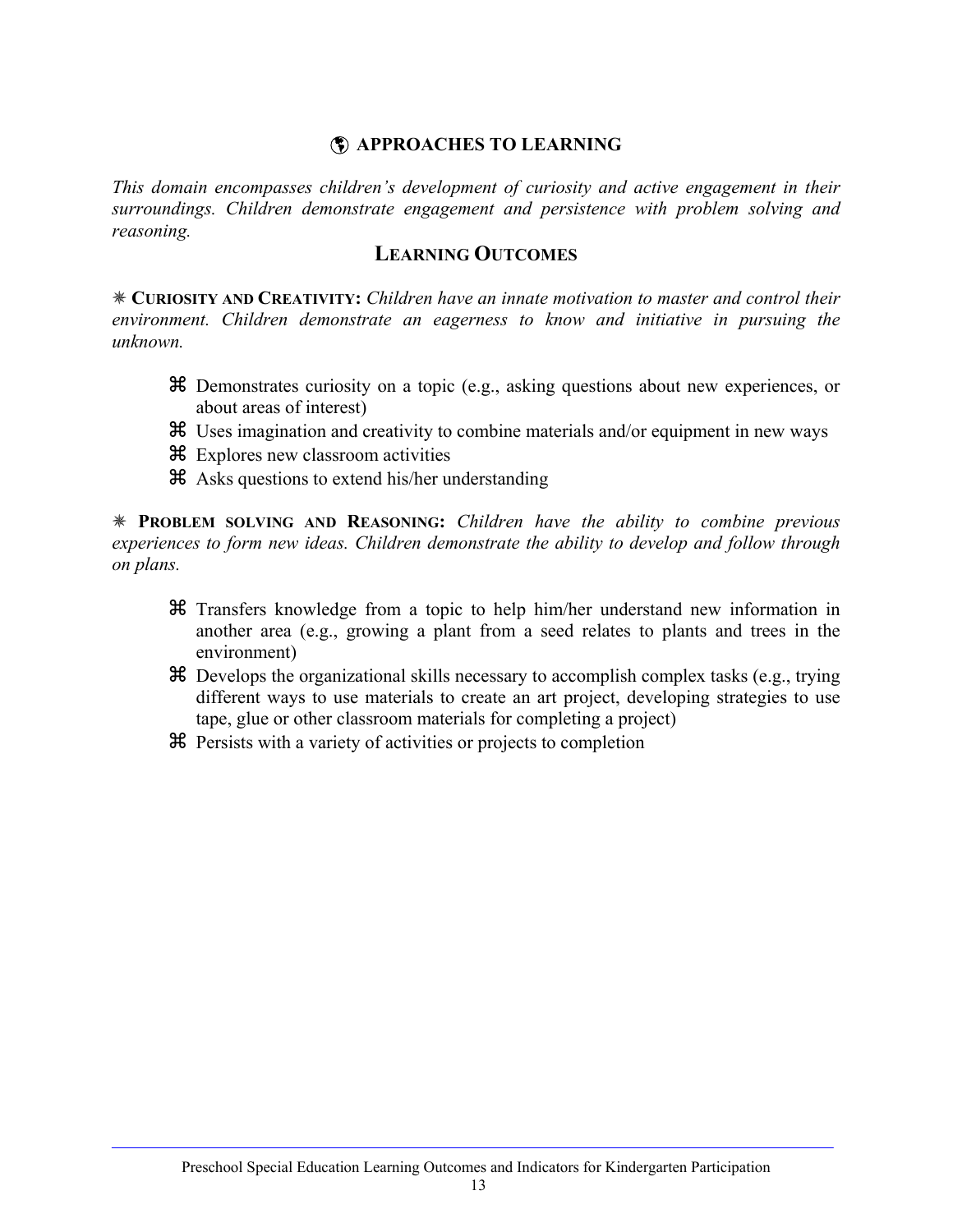# à **MOTOR DEVELOPMENT**

*This domain encompasses motor functioning; including muscle control, body coordination and locomotion. Fine and gross motor skills as well as perceptual motor functioning are key elements of this domain.* 

### **LEARNING OUTCOMES**

8 **GROSS MOTOR SKILLS:** *Children have the ability to maintain their position and move freely about in their environment for physical fitness, recreation and personal well being.* 

- $\mathcal B$  Demonstrates balance and control for ball skills (e.g., throwing, catching and kicking)
- a Plays games involving physical activity (e.g., movements for walking, running, jumping, marching, galloping)
- a Demonstrates the ability to participate in playground activities
- a Safely negotiates stairs, curbs and uneven surfaces

8 **FINE MOTOR SKILLS***: Children have the ability to use eye-hand coordination, strength and motor control to use age-appropriate tools and utensils effectively.* 

- a Demonstrates eye-hand coordination to perform fine motor skills (e.g., stringing beads, building with blocks, completing puzzles)
- a Maintains stability in sitting/standing to use two hands together for activities of daily living (e.g., grooming, dressing, feeding)
- $\mathcal B$  Demonstrates the ability to use classroom tools with supervision (e.g., scissors, stapler)
- a Demonstrates the ability to use writing, drawing, painting and coloring instruments
- a Demonstrates ability to use various types of technology (e.g., interacting with software programs, using switches, touch screens)

8 **SENSORY PROCESSING AND MOTOR PLANNING SKILLS:** *Children have the ability to process sensory information and to coordinate movements.* 

- a Demonstrates the ability to plan and execute movements with developmentally or age appropriate speed, coordination and accuracy
- a Demonstrates a tolerance to a variety of textures, sounds, sights, tastes and visual stimuli presented within the child's environment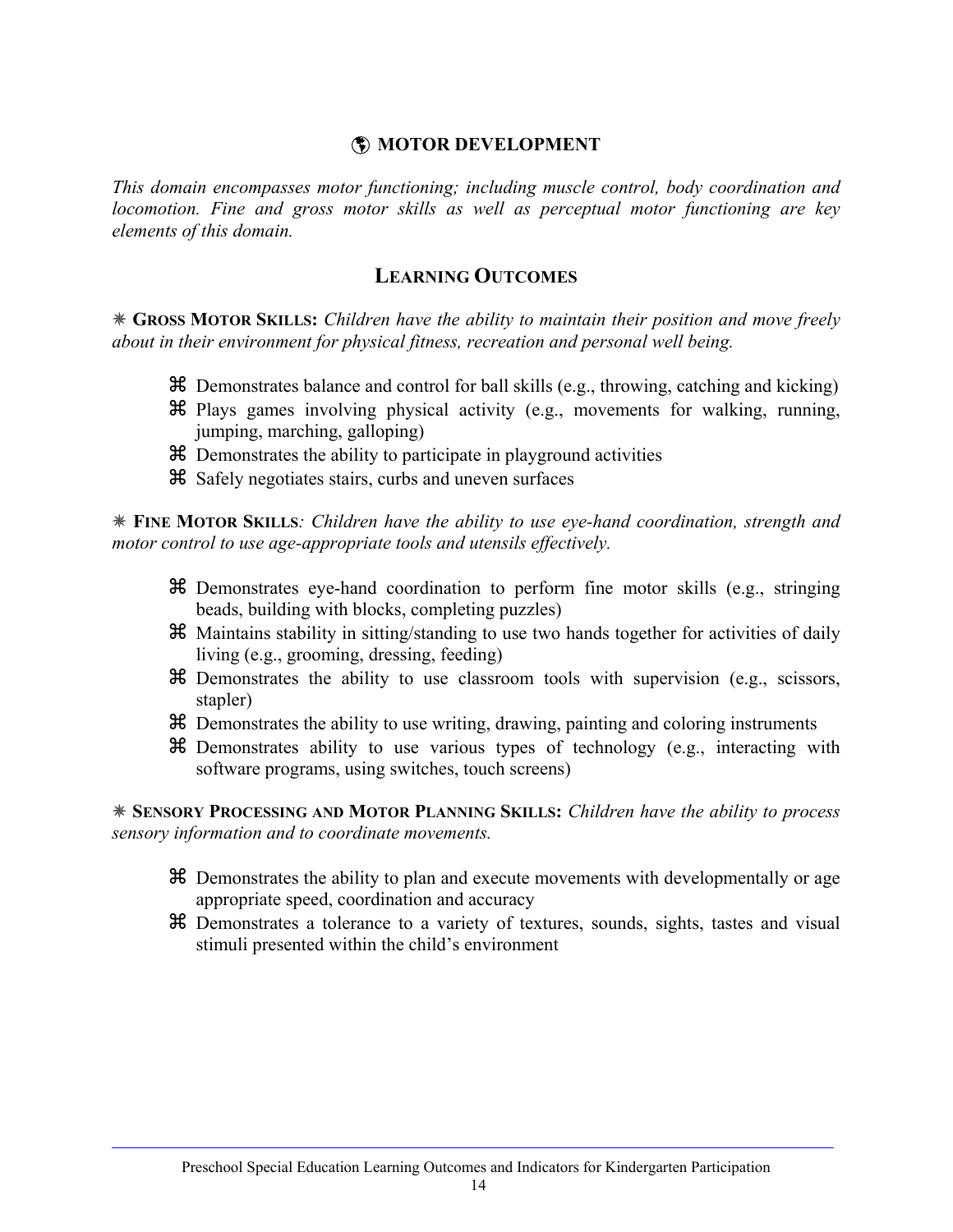- Achenbach, T.M. (1991). *Manual for the Child Behavior Checklist/4-18*. Burlington, VT: University of Vermont Department of Psychiatry.
- Bayley, N. (1993). *The Bayley scales of infant development* (2<sup>nd</sup> ed.). San Antonio: The Psychological Corporation.
- Beaty, J. (1998). *Observing development of the young child.* Upper Saddle River, NJ: Prentice Hall.
- Beaty, J. (1998). *Prosocial guidance for the preschool child.* Upper Saddle River, NJ: Prentice Hall.
- Berkwitt, J., & Flis, D. (1998). *NAEYC accreditation readiness survey: Getting started is easy!*  Washington, DC: National Association for the Education of Young Children (NAEYC).
- Berry, K. E. (1997). *Developmental test of visual-motor integration* (4th ed.). Modern Curriculum Press.
- Bracken, B. A. (1998). *Bracken basic concept scale revised*. San Antonio, TX: The Psychological Corporation.
- Bredekamp, S. (Ed.). (1987). *Developmentally appropriate practice in early childhood programs serving children from birth through age 8* (Exp. ed.). Washington, DC: NAEYC.
- Bredekamp, S., & Copple, C. (Eds.). (1997). *Developmentally appropriate practice in early childhood programs* (Rev. ed.). Washington, DC: NAEYC.
- Bricker, D. (1995). The challenge of inclusion. *Journal of Early Intervention, 19*(3), 179-194.
- Brigance, A. H. (1991, 1978). *BRIGANCE diagnostic inventory of early development* (Rev. ed.)*.*  Billerica, MA: Curriculum Associates.
- Brown, L. & Leigh, J. (1986). *Adaptive behavior inventory*. Austin, TX: Pro-Ed.
- Bzoch, K. R., & League, R. (1991, 1971). *Receptive expressive emergent language scale*. Austin, TX: Pro-Ed.
- Caldwell, B. M., and Bradley, R. H. (1984) *Home observation for measurement of the environment*. Little Rock, AR: University of Arkansas.
- California Department of Education. (2001). *Desired results for children and families: Developmental continuum of desired results, indicators, and measures for children from birth to 14 years and families served by CDD-funded center-based programs and family*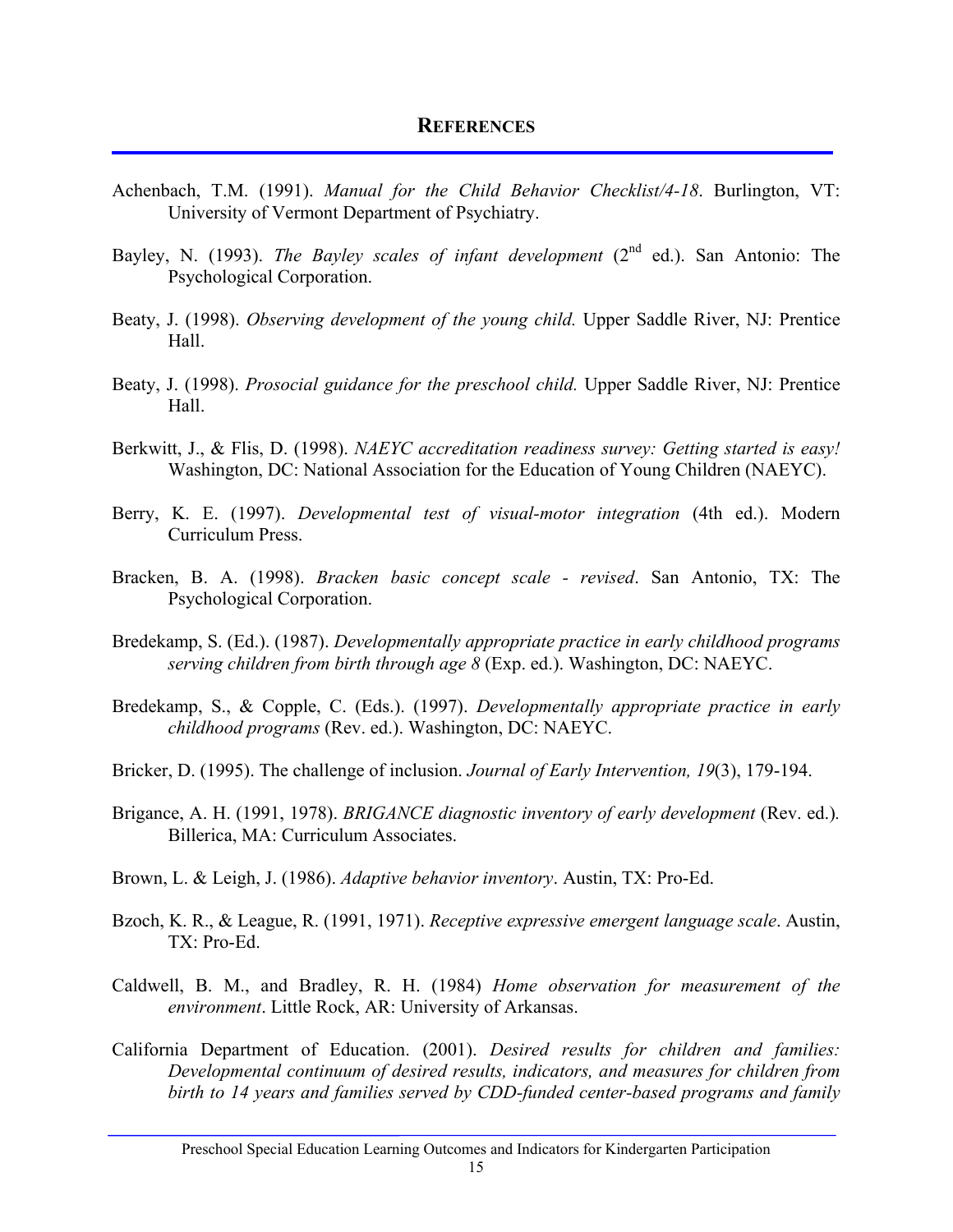*child care home networks* (Working draft). Berkeley, CA: Author. Retrieved April 3, 2002, from www.cde.ca.gov/cyfsbranch/child\_development/downloads/Iam.pdf

- California Department of Education. (2000). *Prekindergarten learning and development guidelines.* Berkeley, CA.
- Carrow, E. (1974). *Carrow elicited language inventory: Manual.* Allen, TX: DLM Teaching Resources.
- Carrow-Woolfolk, E. (1985). *Test of auditory comprehension of language*. McAllen, TX: DLM Resources.
- Chard, D. J., & Dickson, S. V. (1999). Phonological awareness: Instructional and assessment guidelines. *Intervention in School and Clinic, 34*(5), 261-270.
- Coster, W. J., Deeney, T., Haltiwanger, J., & Haley, S. (1998). *School function assessment*. San Antonio, TX: The Psychological Corporation/Therapy Skill Builders.
- Frankenburg, W., Dodds, J., Fandal, A., Kazuk, E. & Cohrs, M. (1975). *Denver developmental screening test*. Denver, CO: LA-DOCA Project and Publishing Foundation.
- Folio, M. R. & Fewell, R. R. (1983). *Peabody Developmental Motor Scales and Activity Cards.*  Chicago, IL: Riverside Publishing Company, Houghton Mifflin.
- Fuller, B. (2001, January 14). Ready they're not. *San Francisco Chronicle.*
- Furuno, S., O'Reilly, K. A., Inatsuka, T. T., Hosaka, C. M., & Falbey, B. (1993). *Hawaii early learning profile*. Palo Alto, CA: VORT Corp.
- Gerber, S., & Prizant, B. M. (2000). Speech, language and communication assessment and intervention. In S. I. Greenspan (Ed.), *Clinical practice guidelines for developmental and learning disorders.* Bethesda, MD: Interdisciplinary Council on Developmental and Learning Disorders.
- Goldman, R. & Fristoe, M. (1986). *Goldman-Fristoe test of articulation*. Circle Pines, MN: American Guidance Service.
- Haley, S. M., Coster, W. J., Ludlow, L., Haltiwanger, J., & Andrellos, P. (1992). *Pediatric evaluation of disability inventory (PEDI)*, Version 1.0. Boston, MA: Tufts University School of Medicine - New England Medical Center.
- Hammill, D. (1991). *Detroit tests of learning aptitude-3*. Austin, TX: Pro-Ed.
- High/Scope Educational Research Foundation. (1999). *High/Scope program quality assessment: assessment form: PQA-preschool version.* Ypsilanti, MI: High/Scope Press.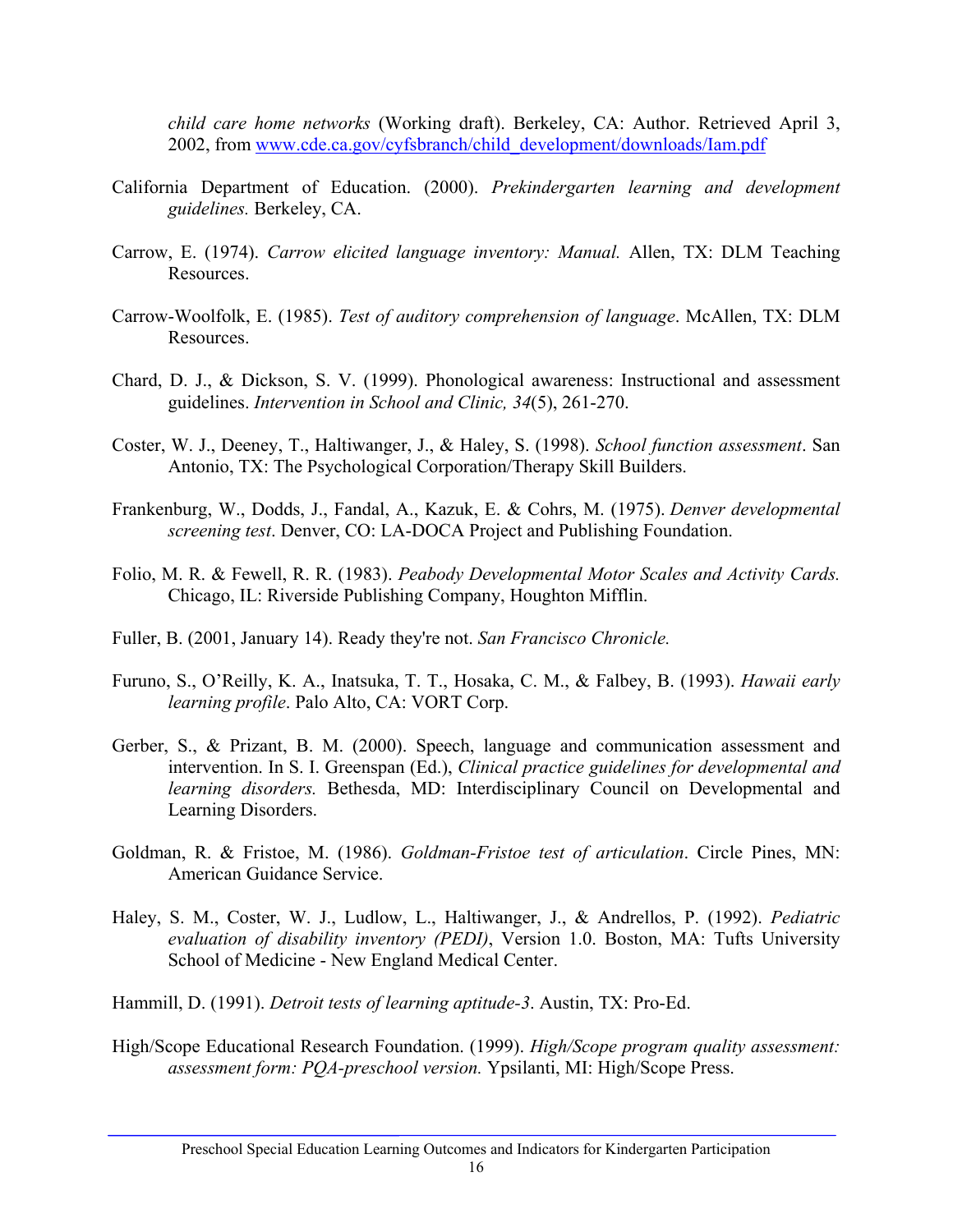Hodson, B.W. (1986). *The assessment of phonological processes* (Rev. ed.). Austin, TX: Pro-Ed.

- How do we know when we get there? (1997, July). In *Monitoring Program Implementation.*  Symposium conducted at the meeting of the Evaluation of Part H and Preschool Services and Systems, Chapel Hill, NC.
- Indiana Department of Education, & Purdue University. (2002, January 7). *Indiana Assessment System of Educational Proficiencies (IASEP).* Retrieved March 19, 2002, from http://iasep.soe.purdue.edu/
- The Interdisciplinary Council on Developmental and Learning Disorders (ICDL). (2000). *Clinical practice guidelines: Redefining the standards of care for infants, children and families with special needs.* Bethesda, MD.
- Jacobson, L. (1997, June 18). Early-years initiatives get lawmakers' attention. *Education Week on the Web, 16.* Retrieved March 15, 2002, from http://www.edweek.org/ew/vol-16/38child.h16
- Kagan, S. L., Moore, E., & Bredekamp, S. (Eds.). (1995). *Reconsidering children's early development and learning: Toward common views and vocabulary.* Washington, DC: National Educational Goals Panel.
- Koplow, L. (Ed.). (1996). *Unsmiling faces: How preschools can heal.* New York: Teacher's College Press.
- Kraft-Sayre, M. E., & Pianta, R. C. (2000). *Enhancing the transition to kindergarten: Linking children, families & schools.* Charlottesville, VA: University of Virginia, National Center for Early Development & Learning (NCEDL).
- Linder, T. W. (1994). *Transdisciplinary play-based assessment: A functional approach to working with young children.* Baltimore, MD: Paul Brookes.
- Mardell-Czudnowski, C. & Goldenberg, D. (1990). *Developmental indicators for the assessment of learning (Rev. ed.)*. Circle Pines, MN: American Guidance Service.
- McCarthy, D. (1972). *Manual for the McCarthy scales of children's abilities.* New York: The Psychological Corporation.
- McDonald. (1978). *Environmental language inventory*. Columbus, OH: Charles E. Merrill Publisher.
- Miller, L.J. (1988). *Miller assessment for preschoolers*. New York: The Psychological Corporation, Harcourt Brace.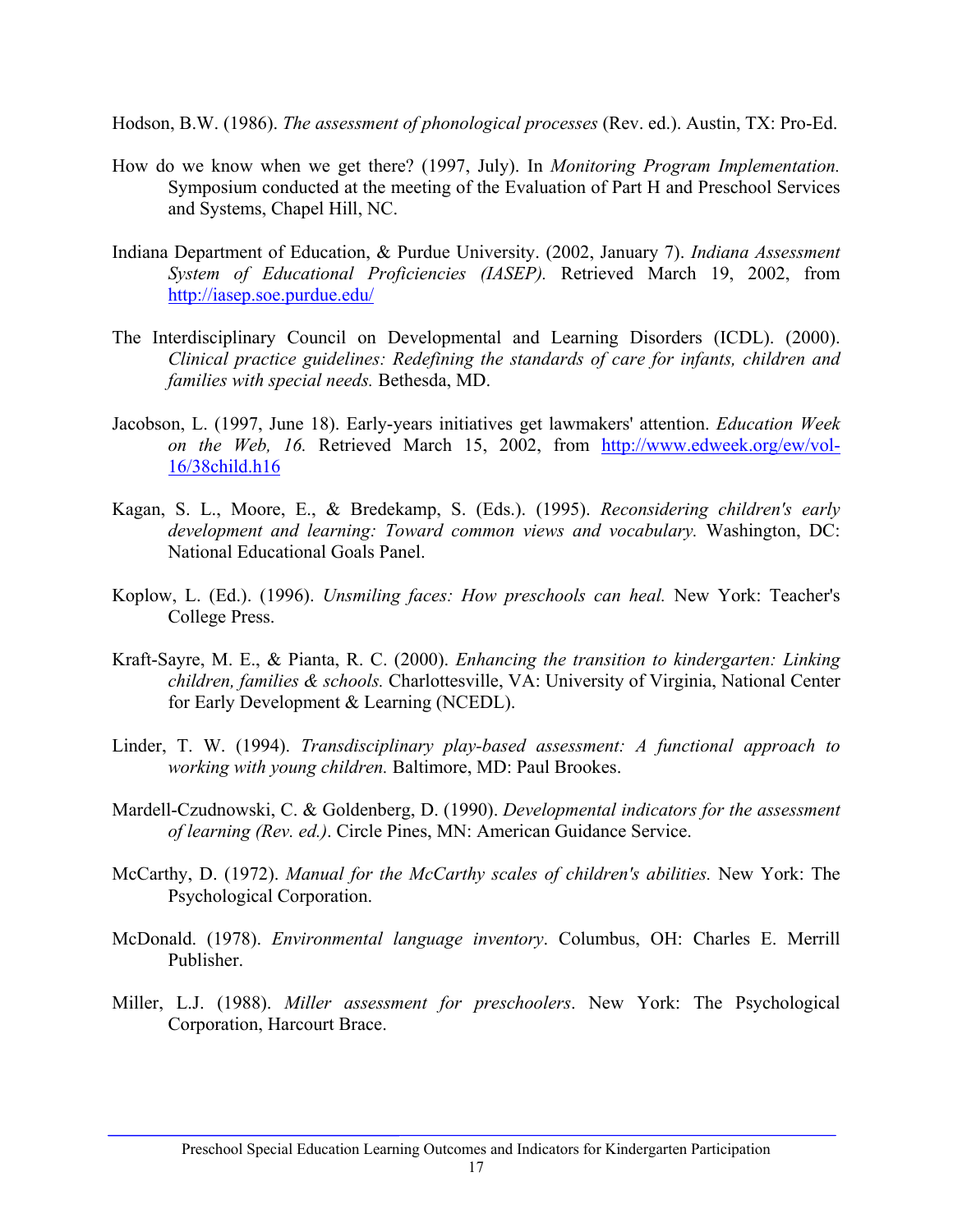- Murphy, D. L., Lee, I. M., Turnbull, A. P., & Turbiville, V. (1995). The family-centered program rating scale: An instrument for program evaluation and change. *Journal of Early Intervention, 19*(1), 24-42.
- National Head Start Child Development Institute. (n.d.). Head Start child outcomes framework. In *A* user's guide: Ensuring quality and accountability through leadership. Retrieved April 3, 2002, from http://www.hsnrc.org/hsnrc/CDI/COF.cfm
- Newborg, J., Stock, J. R., & Wnek, L. (1984). *Batelle developmental inventory*. Allen, TX: DLM Teaching Resources.
- Newcomer, P.L., Hammill, D.D. (1988). *Test of language development-2, primary*. Austin, TX: Pro-Ed.
- New York State Education Department (1996). *Early elementary resource guide to integrated learning*. Albany, NY.<sup>1</sup>
- New York State Education Department (2002). *Early literacy guidance*. Albany, NY.<sup>1</sup>
- New York State Education Department (1999). *Essential Elements of Reading*. Albany, NY.<sup>1</sup>
- New York State Education Department (2002). *Sample Individualized Education Program (IEP)*  and Guidance Document. Albany, NY.<sup>2</sup>
- Nurss, J., & McGauvran, M. (1986). *Metropolitan readiness tests.* New York: Harcourt Brace Janonovich.
- Reynolds, C. R., & Kamphaus, R. W. (1992). *Behavior assessment system for children*. Circle Pines, MN: AGS.
- Rule, S., Fiechtl, B. J., & Innocenti, M. S. (1990). Preparation for transition to mainstreamed post-preschool environments: Development of a survival skills curriculum. *Utah State University TECSE, 9*(4), 78-90.
- Shipley, K. G., & McAfee, J. G. (1992). *Assessment in speech-language pathology: A resource manual.* San Diego, CA: Singular.
- Sparrow, S. S., Balla, D. A., & Cicchetti, D. V. (1984). *Vineland adaptive behavior scales*. Circle Pines, MN: American Guidance Service.

1

<sup>&</sup>lt;sup>1</sup>These documents may be obtained from the New York State Education Department's web site at www.emsc.nysed.gov/ciai or by contacting the Publications Sales Desk, New York State Education Department, 3<sup>rd</sup> Floor EB, Washington Avenue, Albany, NY 12234, (518) 474-3806.

 $2^2$  This document may be obtained from the New York State Education Department's web site at http://www.vesid.nysed.gov/specialed/publications/home.html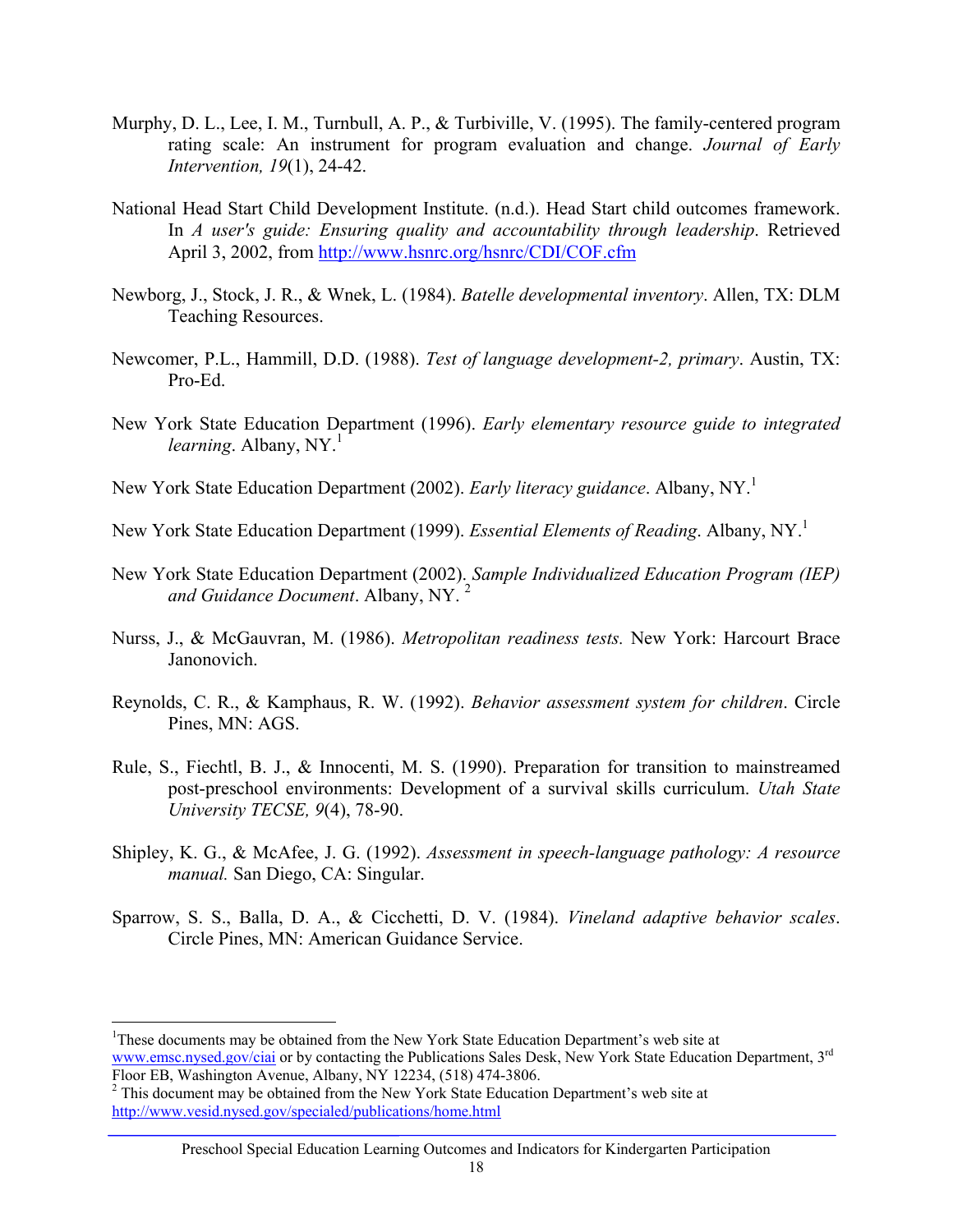- Thorndike, R., Hagen, E., *&* Sattler, M. (1986). *The Stanford-Binet intelligence scale* (4th ed.). Chicago, IL: The Riverside Publishing Company.
- Wechsler, D. (1991). *Wechsler intelligence scale for children* (3rd ed.)*.* New York: Psychological Corporation.
- Wechsler, D. (1989). *Wechsler preschool and primary scale of intelligence* (Rev. ed.). New York: Psychological Corporation.
- Wechsler, D. (1955). *Wechsler adult intelligence scale*. New York: Psychological Corporation.